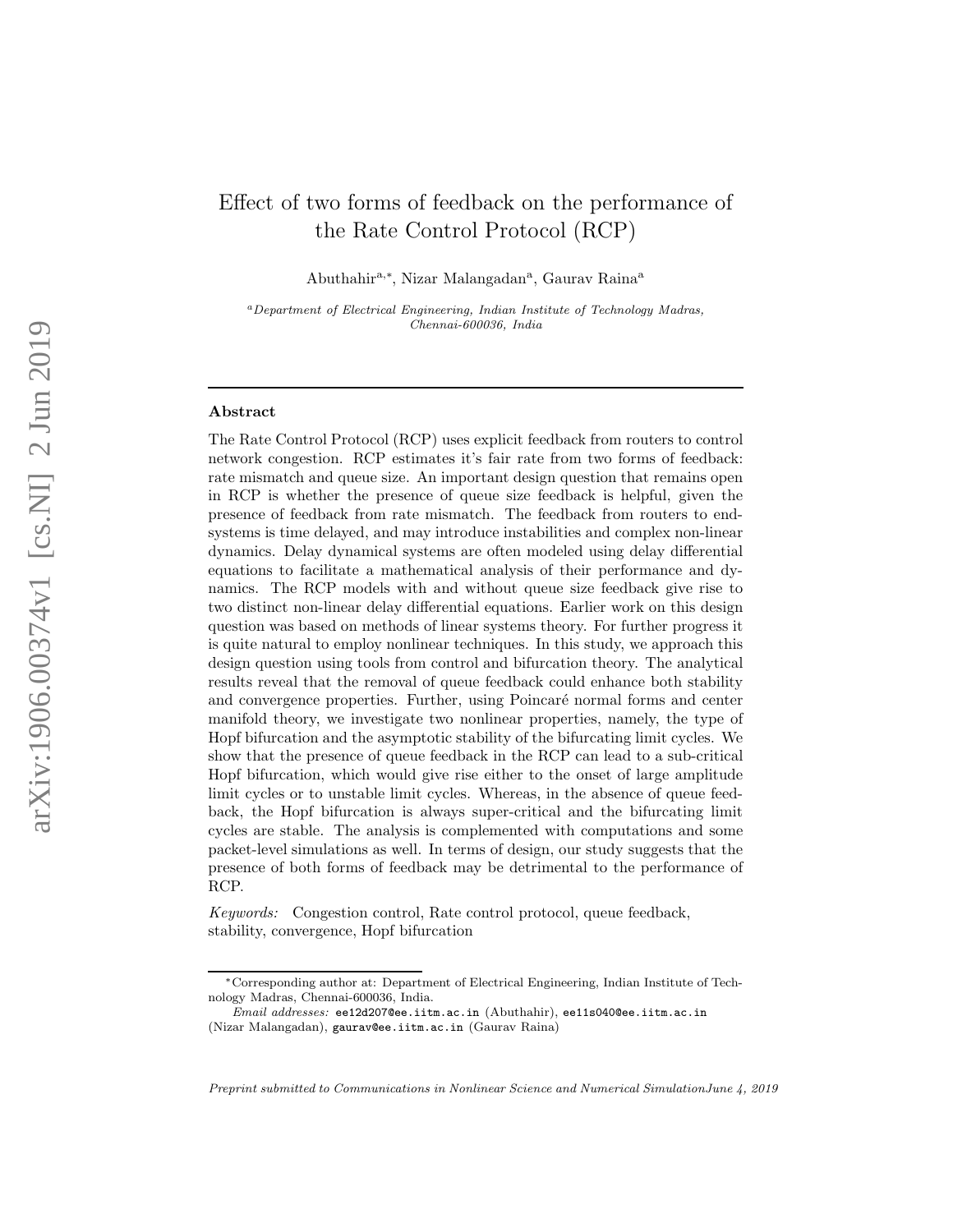#### 1. Introduction

Most queuing systems routinely share information regarding waiting times, or queue lengths, with customers. Such information can certainly influence the behavior of customers. If such feedback is not instantaneous, but is timedelayed, it can have a significant impact on the underlying system dynamics; for example, see [1, 24, 25, 29]. The presence of feedback delays makes the system infinite-dimensional, and may pose numerous theoretical and practical challenges. In general, the stability of a closed-loop system is sensitive to feedback delays, which normally necessitates a detailed stability analysis. Local stability analysis retains only the linear component and ignores all higher order terms of the nonlinear system before addressing the issue of stability. However, the feedback delays of a nonlinear dynamical system may result in various complex dynamics like bifurcation, chaos, etc. So, it looks appealing to have an analytical methodology which may allow us to capture the impact of some nonlinear terms while performing a Taylor expansion of the nonlinear system about its equilibrium. Local bifurcation theory is one such methodology [11]. For example, see [5, 14, 18, 24] for some stability and bifurcation analysis of dynamical systems with feedback delays. Moreover, without an understanding of the dynamics of the system in the unstable regime, choosing an operating point close to the boundary of the stable region could be risky. A comprehensive understanding of local bifurcation phenomena may help yield insights into the behavior of the system in the unstable regime. This paper employs both linear systems theory and non-linear techniques to investigate how the feedback of queue size can impact the system behavior in the setting of congestion control protocols for the Internet. We consider protocols where end-systems use feedback, which is time-delayed, from routers to adjust their rates. There is a continued interest in analyzing the stability and dynamical properties of fluid models for Internet congestion control algorithms [10, 22, 26, 27, 34, 38]. In this paper, our focus will be on a well-known congestion control transport protocol called the Rate Control Protocol (RCP) [2, 6, 16, 17, 19].

Internet congestion control has been an active area of networking research for several decades [31]. The Transmission Control Protocol (TCP) is currently the most commonly used transport protocol, which handles congestion control in the Internet. The widespread use of high bandwidth-delay networks and wireless links create limitations on the performance of standard TCP. Currently, TCP uses packet loss and delay as signals of network congestion. But, delay and loss are damage to packets, and hence this implicit signaling mechanism affects the performance limits and system Quality of Service (QoS). This has led to the development of congestion control protocols that could employ explicit feedback. Some examples of explicit congestion control algorithms include the Rate Control Protocol (RCP) [2, 6, 16, 17, 19], eXplicit Control Protocol (XCP) [13, 15, 21], JetMax [37] and MaxNet [35]. Explicit congestion control protocols can convey accurate information to end-systems, which are then able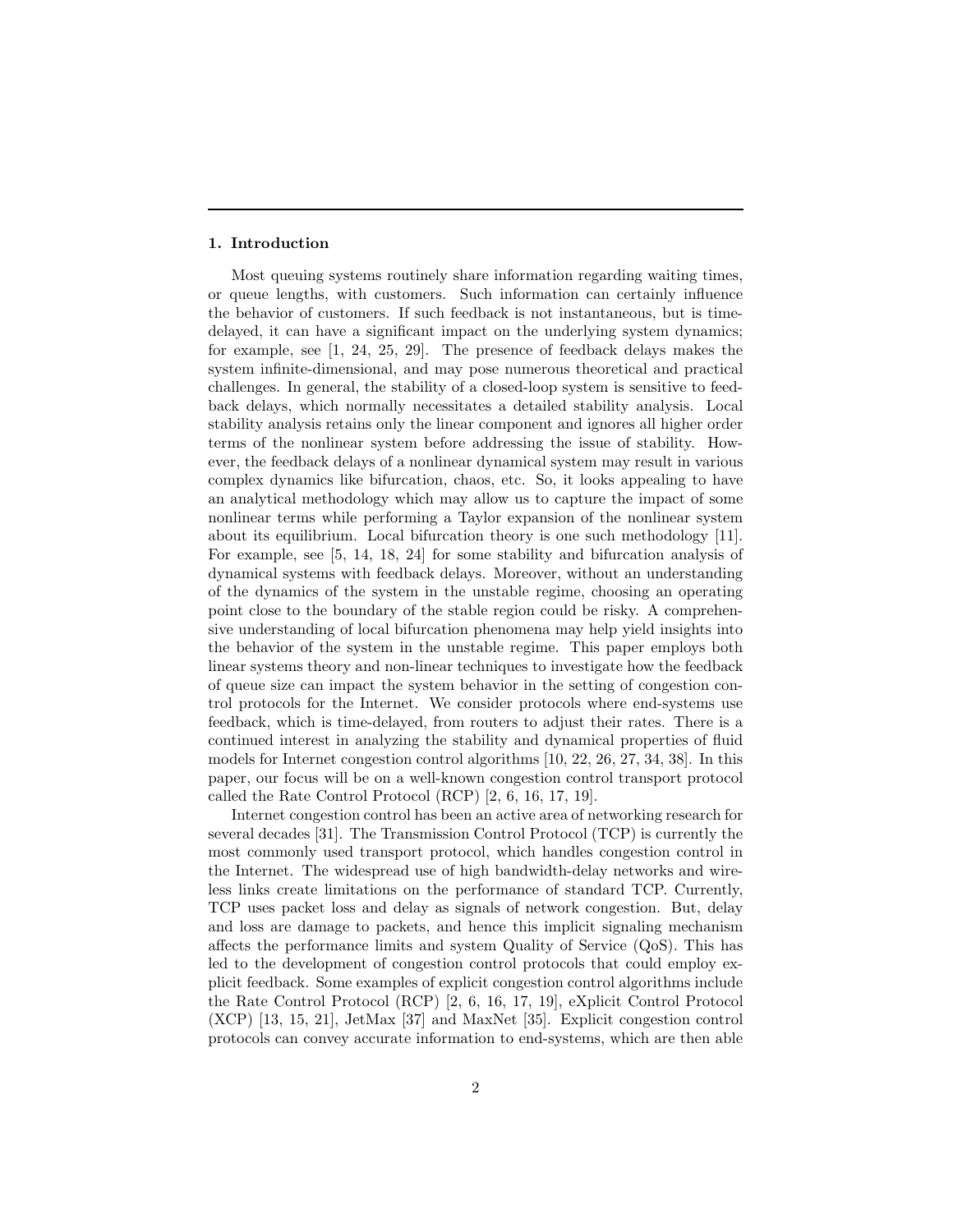to better regulate their flow and congestion control mechanisms. In the class of explicit feedback algorithms, the Rate Control Protocol (RCP) [2, 6, 17] has the potential to offer stable and fair network performance, along with low latency and high link utilization. One architecture that could benefit from the use of RCP is a host-centric one, i.e., IP-based networks (for example, see [3, 30] and [33]). Another architecture that appears to be appealing for RCP are future data-centric networks, which are called Named Data Networking (NDN) [36]. In NDN, there is no IP address, and all data are named with unique names. Also, the data can be retrieved through multiple paths from multiple sources. In fact, the implicit feedback mechanism used by TCP is not reliable in these environments [28]. Therefore, researchers tend to focus on employing rate-based RCP-style algorithms in NDN; for e.g., see [20, 23] and [39].

RCP aims to achieve processor sharing by assigning a single fair rate for all the flows traversing the bottleneck link. The dynamics and performance of a protocol are largely affected by the mechanisms that routers employ to control the congestion. Currently, regardless of networking architectures, RCP computes the fair rate using two forms of feedback: rate mismatch and the queue size. An outstanding question in the design of RCP is whether two forms of feedback are needed in the protocol specification. We address this question by evaluating the performance of RCP with and without two forms of feedback. Early results in [17] show that the presence of queue feedback in RCP may lead to less accurate control over the queue size. However, this insight was based on some initial simulations, and more analysis would be required before arriving at a better understanding of this design consideration. An RCP router utilizes a field in the packet header to convey the fair share rate at which the flows can send data into the network. However, the feedback about the fair rate to end-systems is not instantaneous. Therefore, RCP works like a closed-loop control system with feedback delays. Hence, the stability becomes an important consideration in the design of RCP. Apart from ensuring stability, another important design objective is to make sure that the system converges quickly to a stable equilibrium. Therefore, we explore the impact of queue feedback on the local stability and the convergence properties of RCP. It is also natural to investigate the nature of instabilities that may occur if the stability conditions are just violated. We hasten to add that we are not interested in destabilizing the network, but wish to employ the tools offered by local instability analysis to gain some insights into the non-linear properties of the system under consideration. Thus, we also conduct a detailed local Hopf bifurcation analysis to investigate the effects of queue feedback on the non-linear dynamical properties of RCP. Taken together, we consider local stability, convergence rate, the type of Hopf bifurcation, and the stability of limit cycles as the performance metrics to deduce whether the queue feedback is beneficial or not.

In a control theoretic approach, congestion control algorithms are often modeled as delay differential equations. The systems with and without feedback based on queue size give rise to different nonlinear delay differential equations. For now, we consider the RCP model that assumes flows with the same roundtrip time, operating over a single bottleneck link. Here, round-trip time (RTT)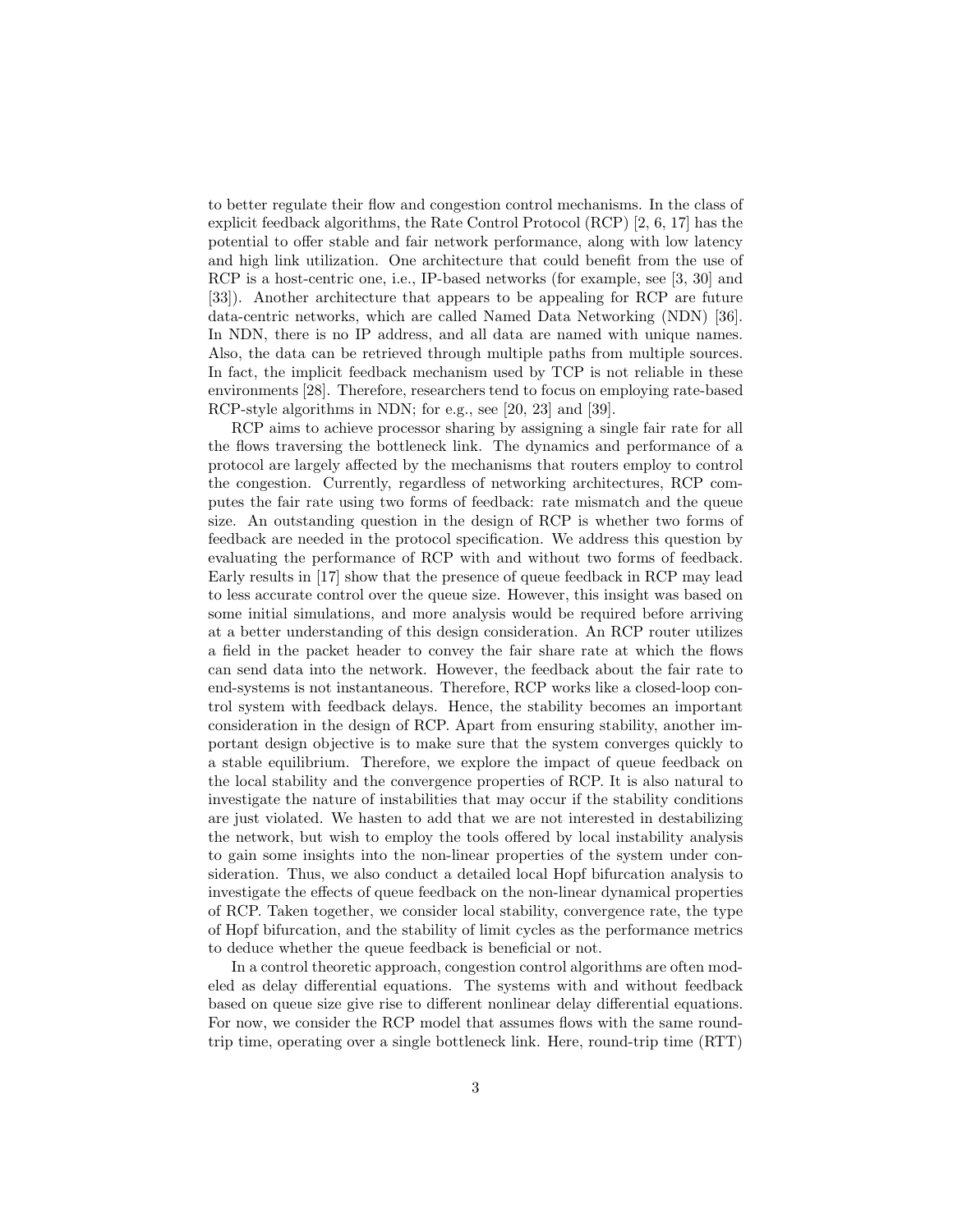denotes the sum of all the delays from source to link, and from link to source. Instability in the system could be induced by varying some of the system parameters. But, variations of some system parameters may affect the equilibrium values, which is undesirable. Moreover, to conduct a unified analysis of both the design choices, it is desirable to use a common exogenous parameter to push the system just into the unstable regime.

Previous studies of the stability of RCP were confined to developing sufficient conditions to ensure local stability  $[2, 17]$ . In this work, we derive necessary and sufficient conditions to ensure local asymptotic stability of RCP for the cases with and without queue size feedback. This enables us to determine the stability region in the parameter space. It is then shown that, as the bifurcation parameter varies, the system where feedback is based on both rate mismatch and queue size, readily loses local stability through a Hopf bifurcation [11]. Similarly, the rate of convergence analysis reveals that the convergence rate to equilibrium increases when the queue size term is absent. The theoretical framework we employ to study the nature of the Hopf bifurcations is the Poincaré normal form [11] which requires the computation of a center manifold existing near the degenerate equilibrium point under investigation and the determination of the flow on this manifold. Using this framework, we analytically characterize the type of Hopf bifurcation, and the nature of the bifurcating limit cycles. In [34], it was shown that the RCP which uses only rate mismatch feedback always exhibit a super-critical Hopf bifurcation, and the emerging limit cycles are asymptotically stable. So far, the bifurcation properties for the case where we have both rate mismatch and queue size feedback have not been studied. In this paper, we show that the RCP which uses both rate mismatch and queue size feedback can exhibit a sub-critical Hopf bifurcation, for some parameter values. A sub-critical Hopf bifurcation is undesirable for real engineering systems as a small perturbation around the system equilibrium may give rise to either limit cycles with large amplitude, or unstable limit cycles [32]. Thus, the queue feedback in the RCP model could create adverse effects on the stability of the limit cycles.

To the best of our knowledge, this is the *first study* that presents strong evidence to suggest that fluid models representing Internet congestion control algorithms can undergo a sub-critical Hopf bifurcation, for some parameter values. Therefore, this study reveals some novel insights into the non-linear dynamical properties which has been overlooked in previous studies of congestion control algorithms. Moreover, in general, the insights from Hopf bifurcation analysis could guide design considerations such that any loss of local stability only occurs via the emergence of small amplitude stable limit cycles. In other words, the nature of Hopf bifurcation and the stability of the bifurcating limit cycles should also be considered while designing congestion control protocols. Hence, this work could serve as an important step towards better design guidelines of the Internet congestion control algorithms. In essence, all the analytical results of this study tend to favor the design choice that uses only rate mismatch feedback. For such a system, a necessary and sufficient condition for non-oscillatory convergence is derived. This condition helps in finding an optimal value for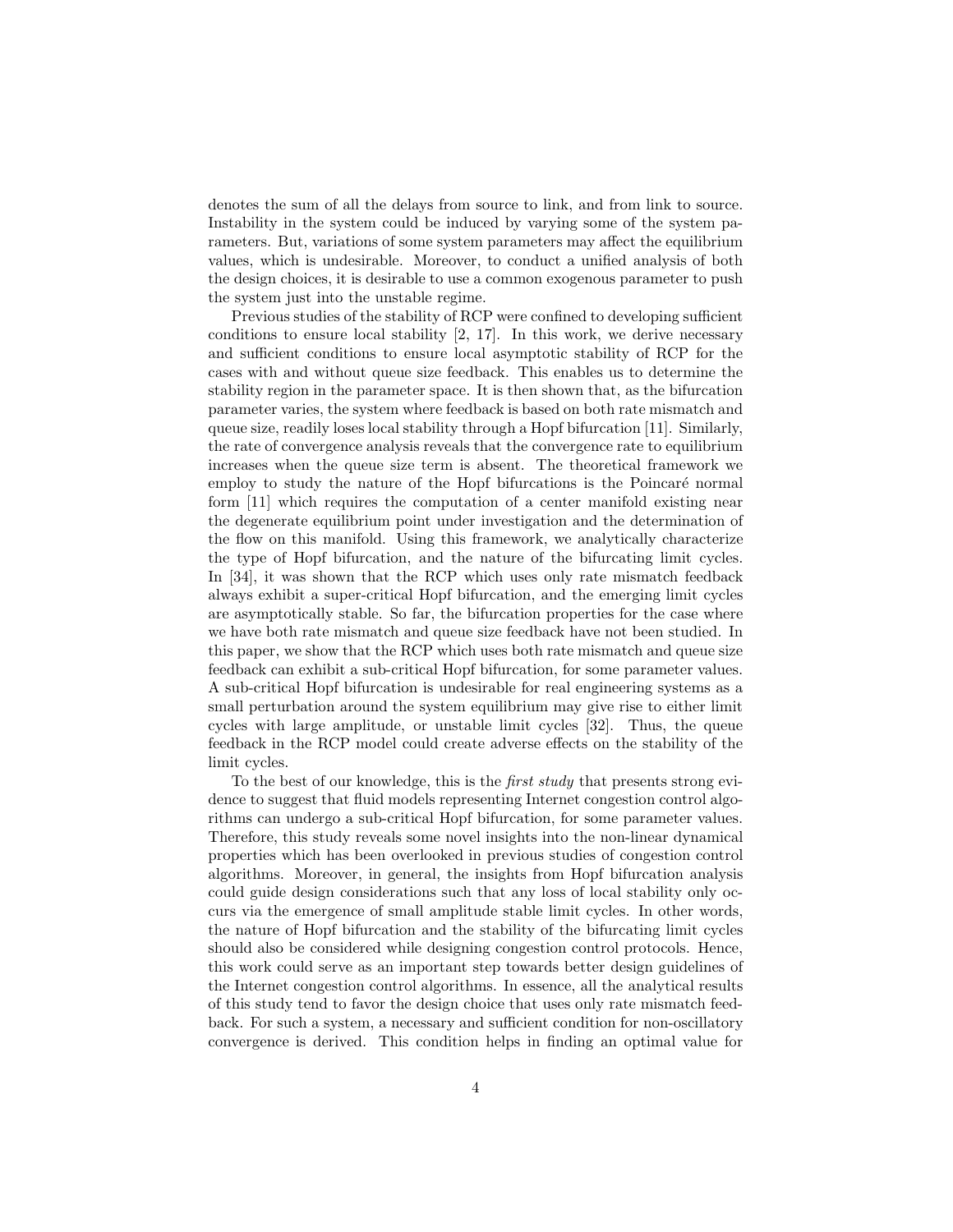a key protocol parameter. Bifurcation diagrams, numerical computations and packet-level simulations serve to validate some of the theoretical insights.

The rest of this paper is structured as follows. In Section 2, we outline the non-linear fluid model for RCP. In Section 3, we investigate the local stability of RCP in the presence and absence of queue size feedback. The rate of convergence and local Hopf bifurcation analysis are outlined in Sections 4 and 5. A necessary and sufficient condition for non-oscillatory convergence is derived in Section 6. Finally, in Section 7, we summarize our key insights and suggest some avenues for further research.

## 2. RCP Model

At the fluid level, modeling the congestion control algorithms using the framework of delay differential equations has enabled their analysis to be subjected to tools from control and bifurcation theory. This section describes the non-linear model that represents the dynamics of the RCP protocol. RCP calculates the fair rate for all flows sharing a single bottleneck link by using feedback based on rate mismatch and the instantaneous queue size. The model for RCP is governed by the following non-linear delay differential equation [6, 34]

$$
\frac{d}{dt}R(t) = \frac{R(t)}{C\overline{T}}\left(a(C - y(t)) - \beta \frac{q(t)}{\overline{T}}\right),\tag{1}
$$

where

$$
y(t) = \sum_{s} R(t - T_s),
$$
  
\n
$$
\frac{d}{dt}q(t) = \begin{cases} [y(t) - C] & q(t) > 0 \\ [y(t) - C]^{+} & q(t) = 0, \end{cases}
$$
\n(2)

using the notation  $z^+ = \max(z, 0)$ . Here  $R(t)$  denotes the rate that RCP updates for all flows passing through the link,  $y(t)$  is the aggregate load arriving at the link, C is the capacity of the link,  $q(t)$  is the instantaneous queue size,  $T_s$  is the round-trip time (RTT) experienced by the traffic flow s,  $\overline{T}$  represents the average RTT of packets passing through the link, and  $a, \beta$  are non-negative dimensionless protocol parameters.

The equation for the queue dynamics is

$$
\frac{d}{dt}q(t) = [y(t) - C] \qquad \forall \ q(t).
$$
\n(3)

#### 3. Local stability analysis

The initial, and in fact very common, style of stability analysis for non-linear time delayed systems is to first linearize the equation and then study the stability properties of the linearized system. In this section, the non-linear fluid model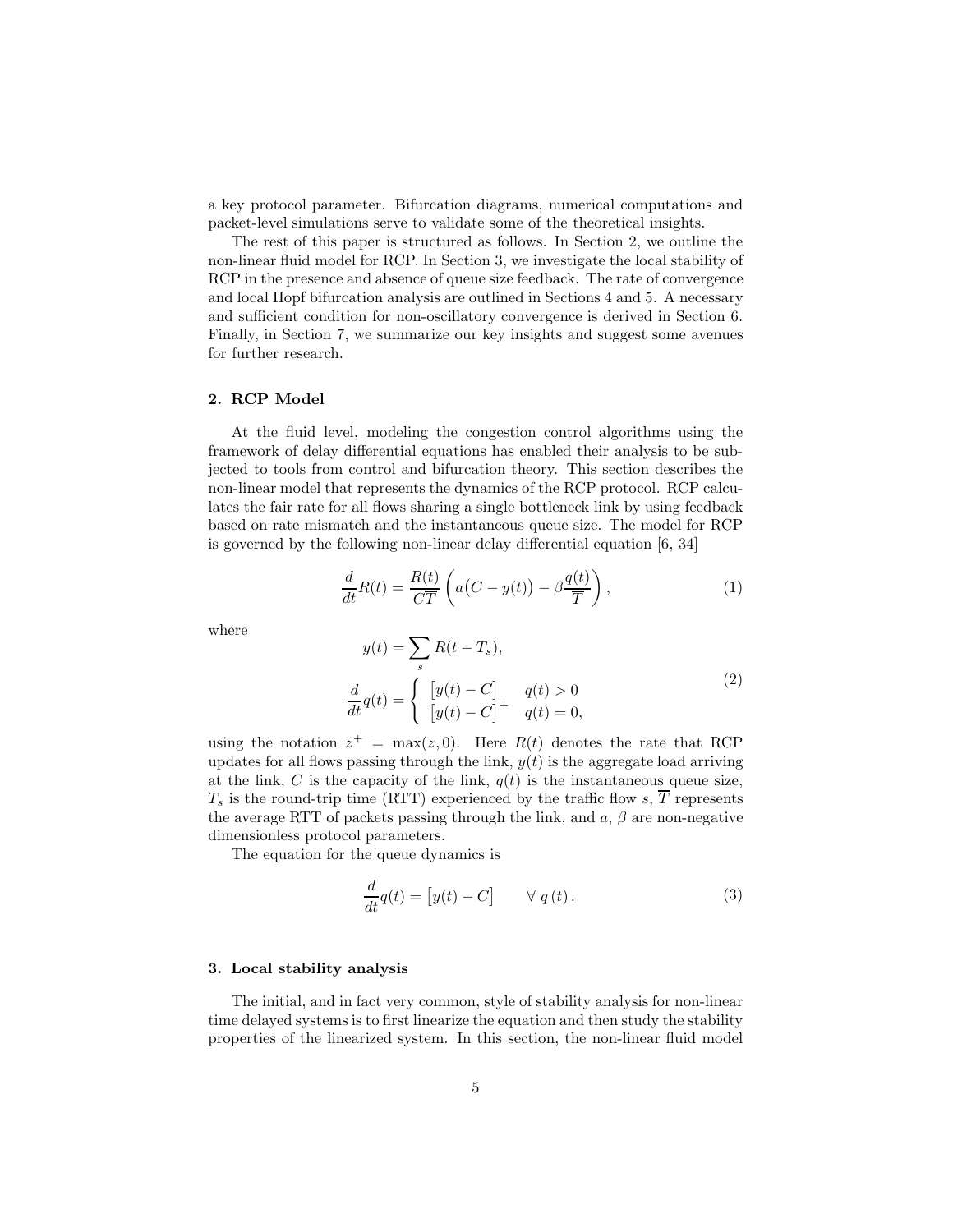of RCP is first linearized about its equilibrium, and then attractive conditions for local stability guide design recommendations. For the sake of simplicity, it is assumed that the bottleneck link carries flows with the same round-trip time  $\tau$ . It is preferable not to use any of the system parameters as the bifurcation parameter, as varying them would affect the system equilibrium. Instead, an exogenous non-dimensional parameter,  $\kappa$ , is used to drive the system just into the regime of local instability. This has various advantages. we need not be concerned with the dimension of the parameter, and as it is common for both the design choices we can compare the results fairly.

# *3.1. Feedback based on rate mismatch and queue size*

The RCP model under consideration can now be represented as

$$
\frac{d}{dt}R(t) = \frac{\kappa R(t)}{C\tau} \left( a(C - R(t - \tau)) - \beta \frac{q(t)}{\tau} \right),
$$
\n
$$
\frac{d}{dt}q(t) = \kappa (R(t - \tau) - C).
$$
\n(4)

Let  $(R^*, q^*)$  represents the non-trivial equilibrium of (4), then

$$
R^* = C,
$$
  
\n
$$
q^* = 0.
$$
\n(5)

From (5), it can be noted that the equilibrium values are independent of the bifurcation parameter  $\kappa$ . To linearize a non-linear system, we write the Taylor series expansion about the equilibrium point and include only the linear terms. Consider the perturbation  $r(t) = R(t) - R^*$ , and linearize (4) about the equilibrium to obtain

$$
\frac{d}{dt}r(t) = -\kappa \left(\frac{a}{\tau}r(t-\tau) + \frac{\beta}{\tau^2}q(t)\right),
$$
\n
$$
\frac{d}{dt}q(t) = \kappa r(t-\tau).
$$
\n(6)

The characteristic equation for the linearized system (6) is

$$
\lambda^2 \tau^2 e^{\lambda \tau} + a\kappa \tau \lambda + \kappa^2 \beta = 0. \tag{7}
$$

By analyzing the roots of the above transcendental characteristic equation, we proceed to derive a necessary and sufficient condition for local asymptotic stability. For the system to be stable, all the roots of (7) should lie on the open left-half,  $\text{Re}(\lambda) < 0$ , of the complex plane. The system becomes locally unstable when the roots cross the imaginary axis and go to the right half of the complex plane. Therefore, the condition for the crossover defines the bounds on the model parameters which guarantees local asymptotic stability. To find the critical value of  $\kappa$ , at which the characteristic equation (7) has a pair of purely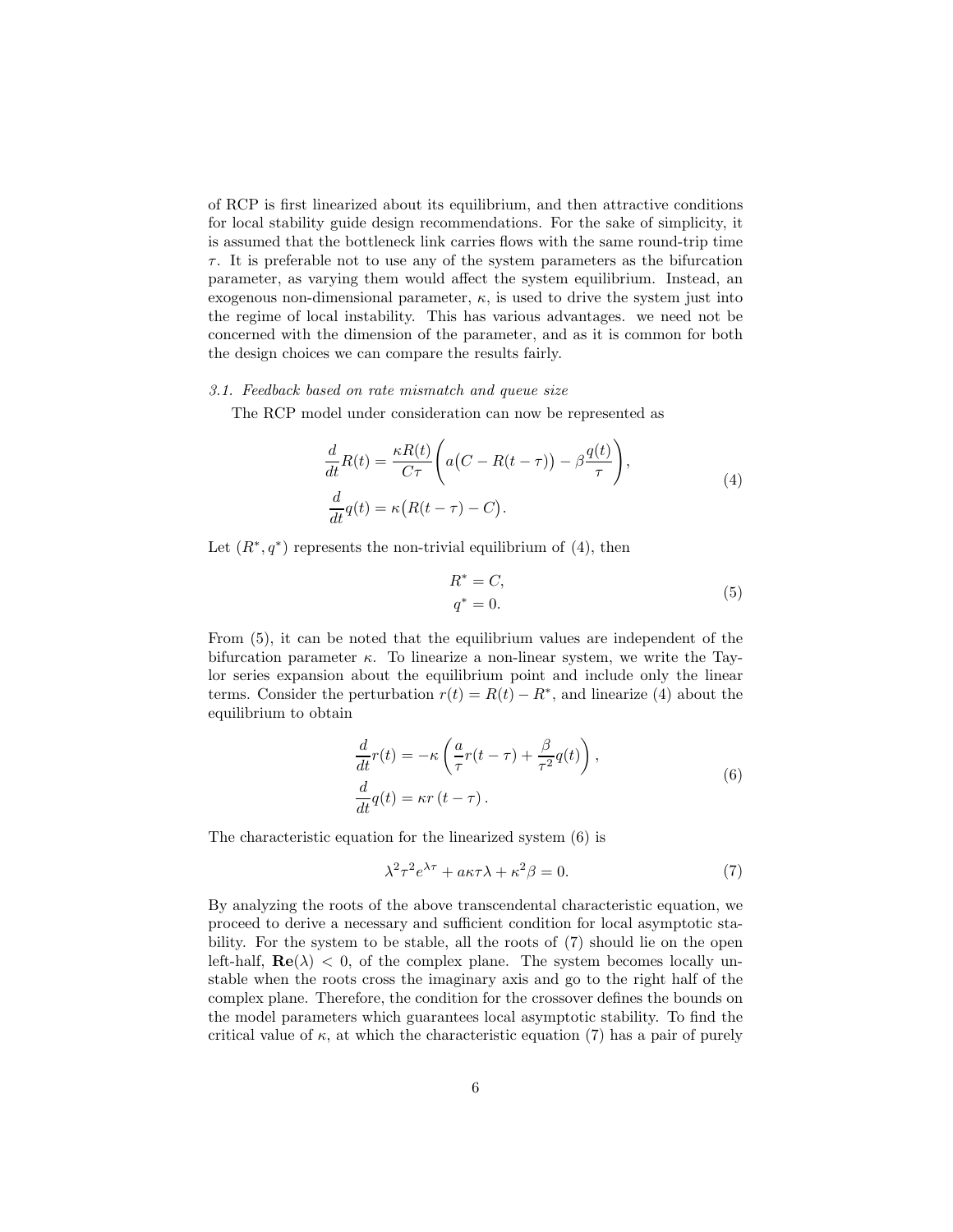imaginary roots, substitute  $\lambda = i\omega_0$ ,  $\omega_0 > 0$  in (7). Then, separating real and imaginary terms, and equating them to zero gives

$$
-(\omega_0 \tau)^2 \cos(\omega_0 \tau) + \kappa^2 \beta = 0,
$$
\n(8)

$$
-(\omega_0 \tau)^2 \sin(\omega_0 \tau) + \kappa a \omega_0 \tau = 0. \tag{9}
$$

Solving (8) and (9), yields

$$
\kappa = \frac{1}{\theta} \sin^{-1} \left( \frac{a}{\theta} \right),\tag{10}
$$

where

$$
\theta = \frac{\omega_0 \tau}{\kappa} = \sqrt{\frac{a^2 + \sqrt{a^4 + 4\beta^2}}{2}}.
$$
\n(11)

Now, the critical value  $(\kappa_c)$  at which (7) has a purely imaginary root is given by

$$
\kappa_c = \frac{1}{\sqrt{\frac{a^2 + \sqrt{a^4 + 4\beta^2}}{2}}} \sin^{-1} \left( \frac{a}{\sqrt{\frac{a^2 + \sqrt{a^4 + 4\beta^2}}{2}}} \right).
$$
 (12)

To exhibit that the system loses local asymptotic stability via a Hopf bifurcation, as  $\kappa$  increases beyond  $\kappa_c$ , the following transversality condition [11] has to be verified:

$$
\operatorname{Re}\left(\frac{d\lambda}{d\kappa}\right)_{\kappa=\kappa_c}\neq 0.
$$

Differentiating (7) with respect to  $\kappa$  gives

$$
\frac{d\lambda}{d\kappa} = \frac{\lambda(a\lambda\tau + 2\kappa\beta)}{(2 + \lambda\tau)(a\kappa\lambda\tau + \kappa^2\beta) - \kappa a\lambda\tau}.
$$

It is clear that

$$
\operatorname{Sign}\left(\operatorname{Re}\left(\frac{d\lambda}{d\kappa}\right)\right)_{\kappa=\kappa_c} = \operatorname{Sign}\left(\operatorname{Re}\left(\left(\frac{d\lambda}{d\kappa}\right)^{-1}\right)\right)_{\kappa=\kappa_c}.
$$

Therefore, instead of finding  $(d\lambda/d\kappa)$ , consider its inverse, i.e.,  $(d\lambda/d\kappa)^{-1}$ . Further simplification gives

$$
\left(\frac{d\lambda}{d\kappa}\right)^{-1} = \kappa \left(\frac{1}{\lambda} + \frac{\tau(a\lambda\tau + \kappa\beta)}{(a\lambda\tau + 2\kappa\beta)}\right). \tag{13}
$$

Evaluating the real part of (13) at  $\kappa = \kappa_c$  yields

$$
\left(\operatorname{Re}\left(\frac{d\lambda}{d\kappa}\right)^{-1}\right)_{\kappa=\kappa_c} = \kappa_c \tau \left(\frac{a^2 \omega_0^2 \tau^2 + 2\kappa_c^2 \beta^2}{a^2 \omega_0^2 \tau^2 + 4\kappa_c^2 \beta^2}\right) > 0,
$$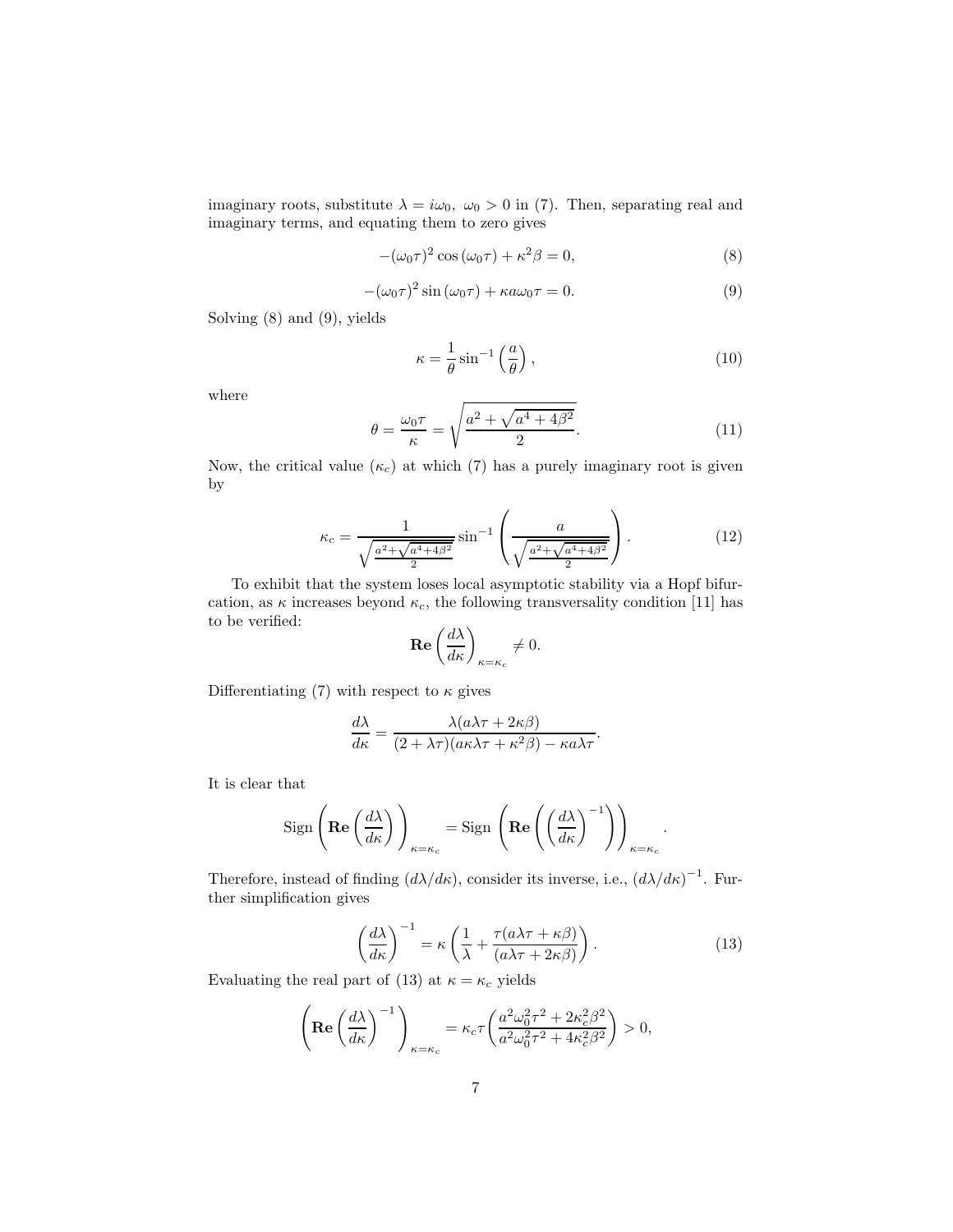which satisfies the transversality condition. The positivity of the above derivative implies that the system transits from stability to instability through a Hopf bifurcation, at  $\kappa = \kappa_c$ . It also means that the roots of (7) crossover the imaginary axis from left to right with positive velocity, and hence the system does not regain the stability with a further increase in  $\kappa$ . The linearized system (6) is asymptotically stable for all values of  $\kappa$  less than  $\kappa_c$ , and unstable for  $\kappa > \kappa_c$ . Now, the necessary and sufficient condition for local stability of (4) is

$$
\kappa \theta < \sin^{-1} \left( \frac{a}{\theta} \right). \tag{14}
$$

By setting  $\kappa = 1$  (to get back to the original system), (14) can be rewritten as

$$
\sqrt{\frac{a^2 + \sqrt{a^4 + 4\beta^2}}{2}} < \sin^{-1}\left(\frac{a}{\sqrt{\frac{a^2 + \sqrt{a^4 + 4\beta^2}}{2}}}\right). \tag{15}
$$

From (15), it can be observed that the protocol parameters a and  $\beta$  play a vital role in ensuring system local stability. Figure 1 graphically represents the Hopf condition and the region of local stability of RCP. This makes it easier to understand the relationship between  $\alpha$  and  $\beta$  to ensure stability.



Figure 1: Local stability chart for (4), highlighting the relationship between the protocol parameters  $a$  and  $\beta$  to ensure local stability.

#### *3.2. Feedback based on only rate mismatch*

In this subsection, local stability analysis is performed for RCP which uses only rate mismatch feedback. To remove the queue term from the RCP model,  $\beta$  is set to zero in (4). This gives

$$
\frac{d}{dt}R(t) = \frac{\kappa R(t)}{C\tau} \left( a\left(C - R(t - \tau)\right) \right). \tag{16}
$$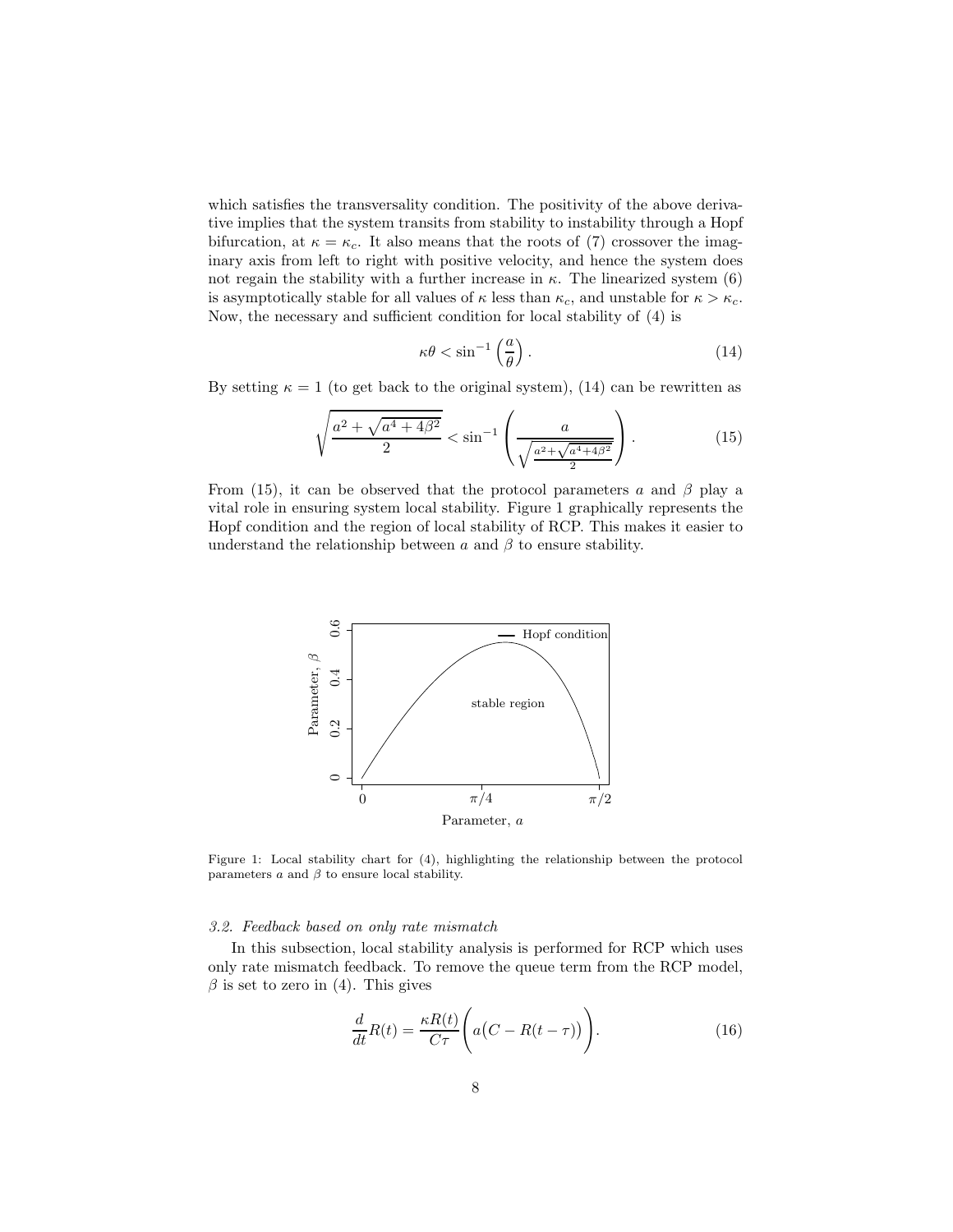Linearizing (16) about its equilibrium gives

$$
\frac{d}{dt}r(t) = -\kappa \left(\frac{a}{\tau}r(t-\tau)\right). \tag{17}
$$

The characteristic equation of (17) can be written as

$$
\lambda + \left(\frac{\kappa a}{\tau}\right)e^{-\lambda \tau} = 0.
$$
\n(18)

Proceeding as outlined in the previous subsection, the necessary and sufficient condition for local asymptotic stability of (16) can be written as

$$
a\kappa < \frac{\pi}{2}.\tag{19}
$$

Substituting  $\kappa = 1$  gives

$$
a < \frac{\pi}{2}.\tag{20}
$$

*Impact of queue size feedback on stability*: As compared to (15), the RCP model which uses only rate mismatch feedback gives a simple stability condition, which makes it easier to design and ensure a stable system. It should be noted that condition (20) is necessary but not sufficient for the system (4) to be locally stable. Now, if the value of protocol parameter  $a \in (0, \frac{\pi}{2})$ , then the RCP system with no queue size feedback is locally stable, whereas the system with queue feedback loses its local stability through a Hopf bifurcation, as parameter b varies beyond some threshold. The Hopf bifurcation would lead to the emergence of limit cycles in the system dynamics. These limit cycles can manifest themselves in the queue size, which could degrade performance. Hence, the presence of queue size feedback seems to be detrimental to the system stability. A numerical example is now given to illustrate the existence of Hopf bifurcation and the emergence of limit cycles.

*Numerical Example*: Let  $a = 1.5$ ,  $\beta = 0.1$ ,  $C = 1$  and  $\tau = 1$ . For these parameter values, using the Hopf condition (12), the critical value of the bifurcation parameter that drives the system to the edge of the stable regime is  $\kappa_c = 1$ . If  $\kappa$  goes beyond this critical value, the system will lose its local stability via a Hopf bifurcation which leads to the emergence of limit cycles. To verify this, the phase portraits of (4) for the cases:  $\kappa < \kappa_c$  and  $\kappa > \kappa_c$  are plotted in Figure 2. Using (5), we obtain the non-zero equilibrium of the system with the above choice of parameter values as  $R^* = 1$ . Based on the analytical results, for the value of  $\kappa = 0.95 < \kappa_c$ , the system should be locally stable. Indeed, as shown in Figure 2 (a), it can be observed that the rate  $R(t)$  converges to the stable equilibrium  $(R^*)$ , which implies that the system is locally asymptotically stable. We now marginally increase  $\kappa$  beyond  $\kappa_c$  (set  $\kappa = 1.05$ ), thus pushing the system into the unstable region. As expected, the system exhibits limit cycles (see Figure 2 (b)). The numerical simulations were done using the numerical computing software MATLAB. The bifurcation diagram shown in Figure 3 was drawn using the MATLAB package DDE-Biftool [7, 8]. Figure 3 shows the existence of a super-critical Hopf as the bifurcation parameter  $\kappa$  increases beyond  $\kappa_c$ .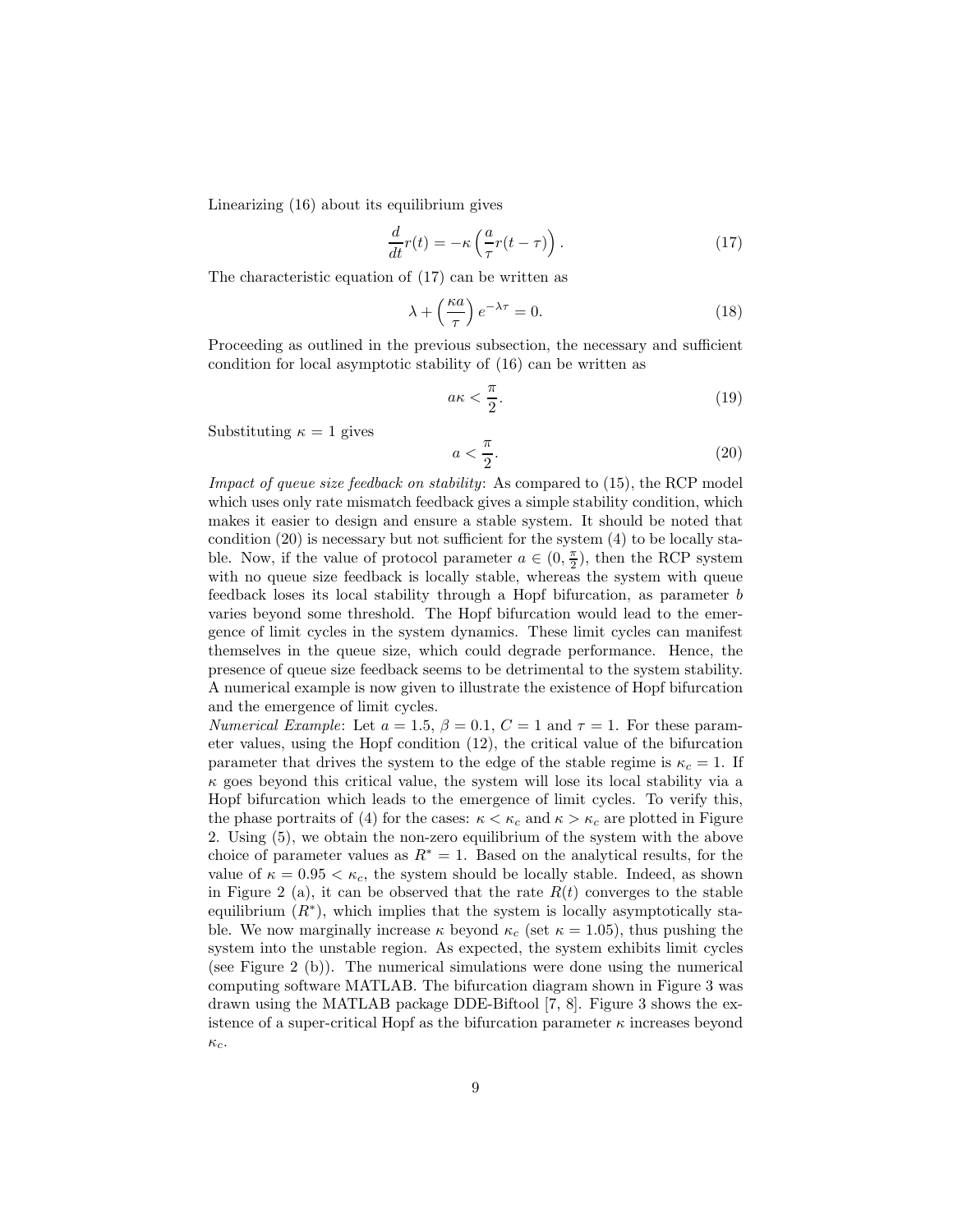

Figure 2: Phase portraits of equation (4) highlighting (a) convergence of the rate to a stable equilibrium,  $R^* = 1$  for  $\kappa = 0.95$ , and (b) existence of a stable limit cycle for  $\kappa = 1.05$ . As  $\kappa$  increases beyond the critical value, the system dynamics exhibits a qualitative change from a stable fixed point to a limit cycle. The values of the parameters used are  $a = 1.5$ ,  $\beta = 0.1$ ,  $C = 1$  and  $\tau = 1$ .



Figure 3: Bifurcation diagram showing the emergence of limit cycles as the bifurcation parameter  $\kappa$  increases beyond 1. The parameter values used are  $a = 1.5$ ,  $\beta = 0.1$ ,  $C = 1$  and  $\tau = 1$ . For theses parameter values, the critical value at which Hopf occurs is  $\kappa = 1$ .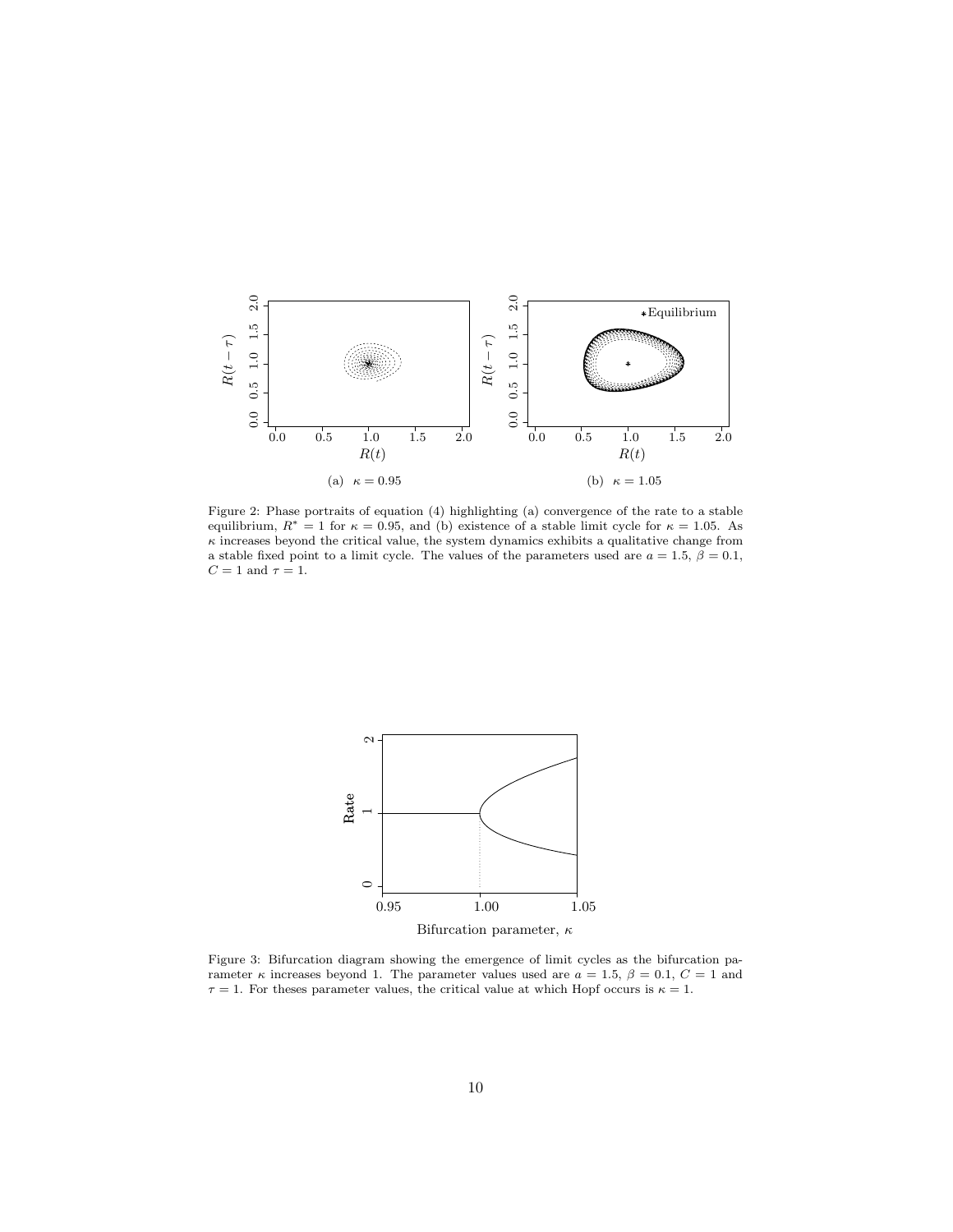Another essential compliment to the theoretical analysis is the packet-level simulations. The theoretical insights should be validated by investigating if the packet-level simulations of the underlying system exhibits the qualitative properties predicted through the analysis of the fluid model. The packet-level simulations are done using a discrete event RCP simulator (for more details, refer to [17]). The simulated network has a single bottleneck link setup that considers  $C = 1$  packet per unit time, number of flows  $= 100$  and RTT of all the flows as  $\tau = 100$  time units. Simulation traces in Figure 4 (a) and Figure 4 (b) show the evolution of queue size for the choice of parameter values  $a = 0.5$ ,  $\beta = 1$  and  $a = 0.5$ ,  $\beta = 0$ , respectively. From (20), for the choice  $a = 0.5$ ,  $\beta = 0$ , the system is expected to be stable. Indeed, this is confirmed in the simulation traces in Figure 4 (a) which does not exhibit any limit cycles in the queue size. Figure 4 (b) shows the emergence of limit cycles in the queue size. This is as expected, since the parameter values  $a = 0.5$  and  $\beta = 1$  violates the stability condition (15), and lies outside the stable region (see Figure 1).



Figure 4: Traces from a packet-level simulation showing the evolution of queue size in a single bottleneck link with  $C = 1$  packet per unit time,  $\tau = 100$  time units and 100 RCP sources. Observe that the queue appears to be stable for the choice of parameter values  $a = 0.5$  and  $\beta = 0$ , whereas it begins to oscillate for  $a = 0.5$  and  $\beta = 1$ .

#### 4. Rate of convergence

We now consider some convergence properties of the system in the stable regime. Rate of convergence is a key performance metric which must be considered for a congestion control algorithm. To that end, the impact of queue feedback on the convergence rate is examined by conducting the rate of convergence analysis in the presence and absence of queue size feedback.

#### *4.1. Feedback based on rate mismatch and queue size*

To recapitulate, the characteristic equation of the linearized model of RCP which uses both rate mismatch and queue size feedback is

$$
\lambda^2 \tau^2 e^{\lambda \tau} + a\tau \lambda + \beta = 0. \tag{21}
$$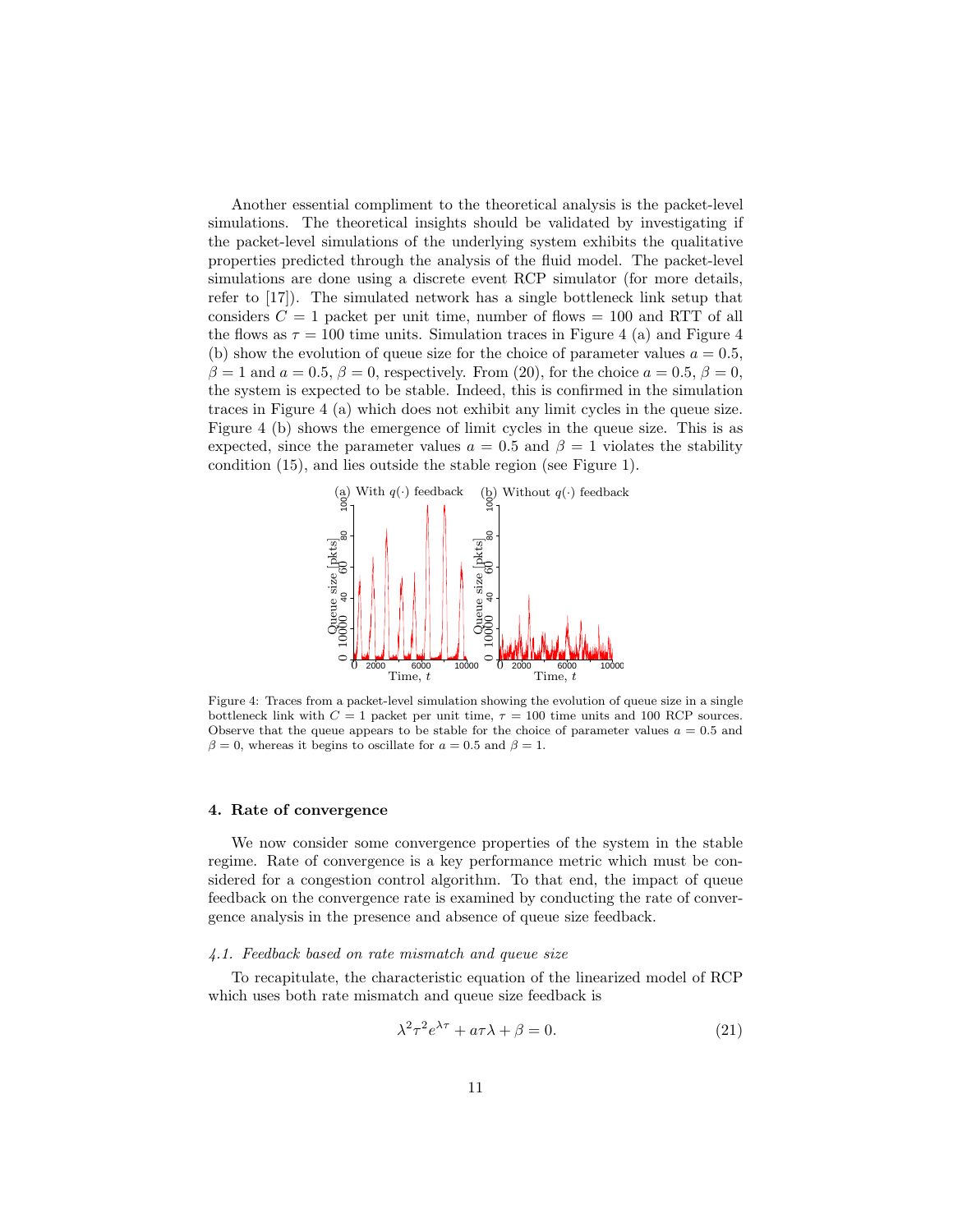From (21) it can be observed that the characteristic function corresponding to the system is a second order quasi-polynomial. Therefore, in this case, it is difficult to get closed-form analytical expressions for the rate of convergence. In such a case, we resort to some numerical computation tools that can assist in finding the rightmost root of the characteristic equation. The real part of the rightmost root can give insights about the system behavior, and it can be used to calculate the rate of convergence. We use DDE-Biftool to analyze the rate of convergence for the system which includes queue feedback. For delay differential equations with real coefficients, the rightmost root could be a single real root or a complex conjugate pair. Figure 5 shows the rate of convergence computed numerically using DDE-Biftool, for various values of the protocol parameters. From Figure 5, we can observe that the rate of convergence decreases as the value of  $\beta$  increases. The parameter values chosen are  $C = 10$  and  $\tau = 1$ .



Figure 5: Convergence rate to equilibrium of RCP for various values of the protocol parameter β. It can be observed that the rate of convergence decreases as the value of β increases. The parameter values used are  $C=10$  and  $\tau=1$ .

## *4.2. Feedback based on only rate mismatch*

In this section, following the style of analysis outlined in [4], the rate of convergence analysis is performed for the RCP which uses only rate mismatch feedback. The analytical results enable us to investigate the impact of protocol parameters on the convergence rate. Here, we consider  $\kappa = 1$ , to get back the original system. Now the characteristic equation can be written as

$$
\lambda + \left(\frac{a}{\tau}\right)e^{-\lambda \tau} = 0.
$$
 (22)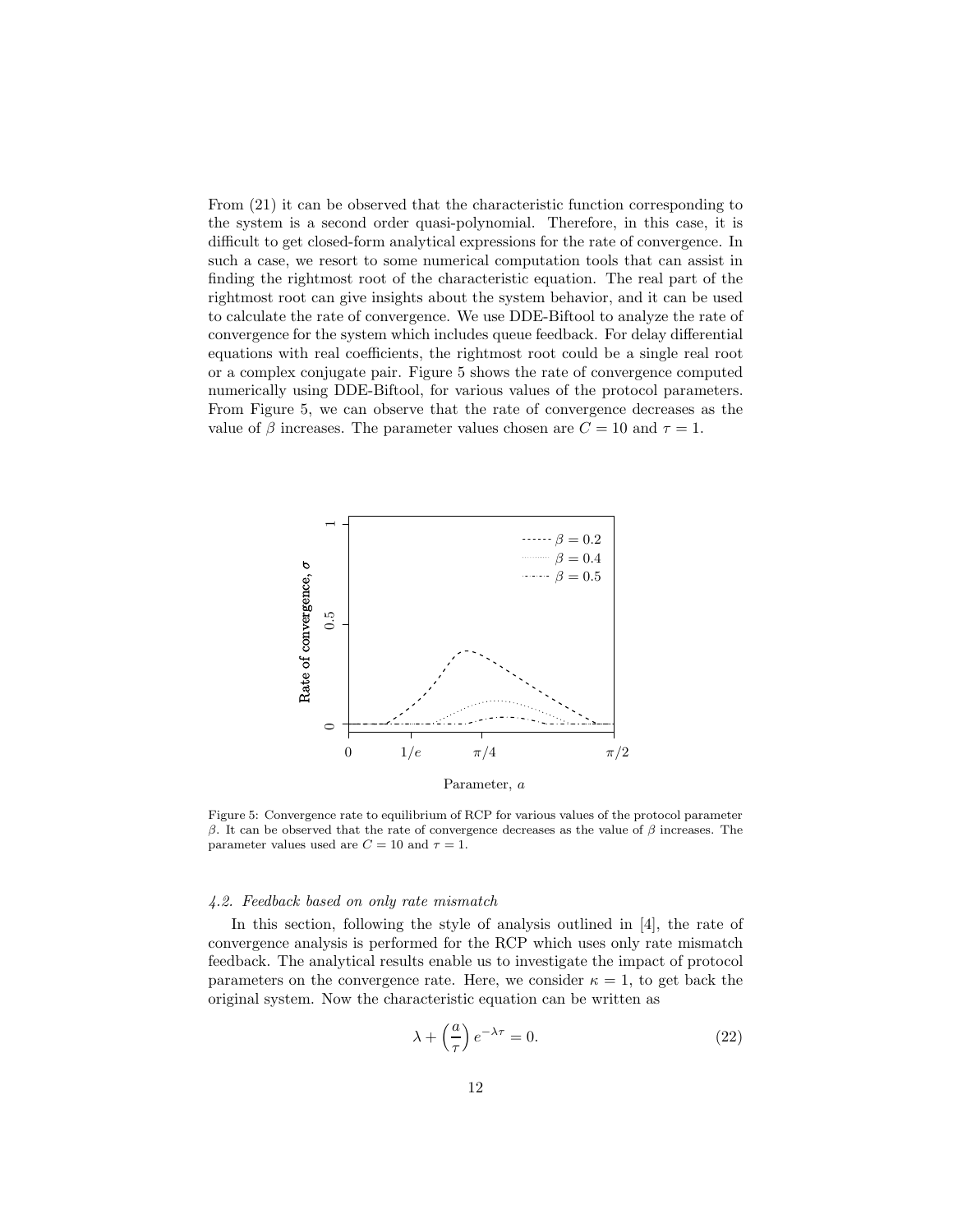Substituting  $\lambda \tau = x - \sigma \tau$  in (22) yields

$$
(\sigma \tau - x)e^{x} - ae^{\sigma \tau} = 0.
$$
 (23)

Here,  $\sigma$  is considered to be the supremum of the solutions of (23) over  $(0, \infty)$ which guarantees that all the characteristic roots lie on the open left half of the complex plane. Let  $-\alpha < 0$  be the largest real part of all the roots of (23). Then, the rate at which the system approaches a stable equilibrium is given by  $\sigma = (\alpha/\tau)$ . A necessary and sufficient condition for all the eigenvalues of (23) to lie on the left half-plane is [12]

$$
\sigma \tau < 1,\tag{24}
$$

$$
\sigma \tau < a e^{\sigma \tau},\tag{25}
$$

$$
ae^{\sigma\tau} < \frac{u}{\sin(u)},\tag{26}
$$

where  $u$  is the solution of the equation

$$
u = \sigma \tau \tan(u),\tag{27}
$$

in  $0 < u < \pi$ , with  $u = \pi/2$  if  $\sigma = 0$ . Consider the following function

$$
g(u) = \frac{u}{\sin(u)} e^{-u/\tan(u)},
$$
\n(28)

which increases monotonically in the interval  $u \in (0, \pi)$ , with  $q(0) = 1/e$ ,  $g(\pi/2) = \pi/2$  and  $\lim_{u \to \pi} g(u) = \infty$ . Now, using (27) and (28), the inequality (26) can be rewritten as

$$
a < g(u). \tag{29}
$$

As  $\sigma$  increases, u decreases, and hence  $g(u)$  is decreasing function of  $\sigma$ . Therefore, the maximum value of  $\sigma$  that satisfies (29) can be obtained by solving its corresponding equality. By a similar argument, the left hand side of (24) and (25) increases with increase in  $\sigma$ . Thus, the maximum value of  $\sigma$  that satisfies the inequalities (24), (25) can be determined by solving the corresponding equalities. If the solution does not exist for any of these equations, then there is no restriction on the value of  $\sigma$ . Now, we summarize the results as follows. Let  $\sigma_1$ ,  $\sigma_2$ ,  $\sigma_3$  be the solutions of

$$
\sigma \tau = 1,\tag{30}
$$

$$
\sigma \tau e^{-\sigma \tau} = a,\tag{31}
$$

$$
u = \sigma \tau \tan(u), \quad g(u) = a,\tag{32}
$$

respectively. Consider  $\sigma_i = \infty$ , for  $i = 1, 2, 3$  if there is no solution exists for the corresponding equality. Then, the convergence rate  $\sigma$  is given by

$$
\sigma = \min[\sigma_1, \sigma_2, \sigma_3].\tag{33}
$$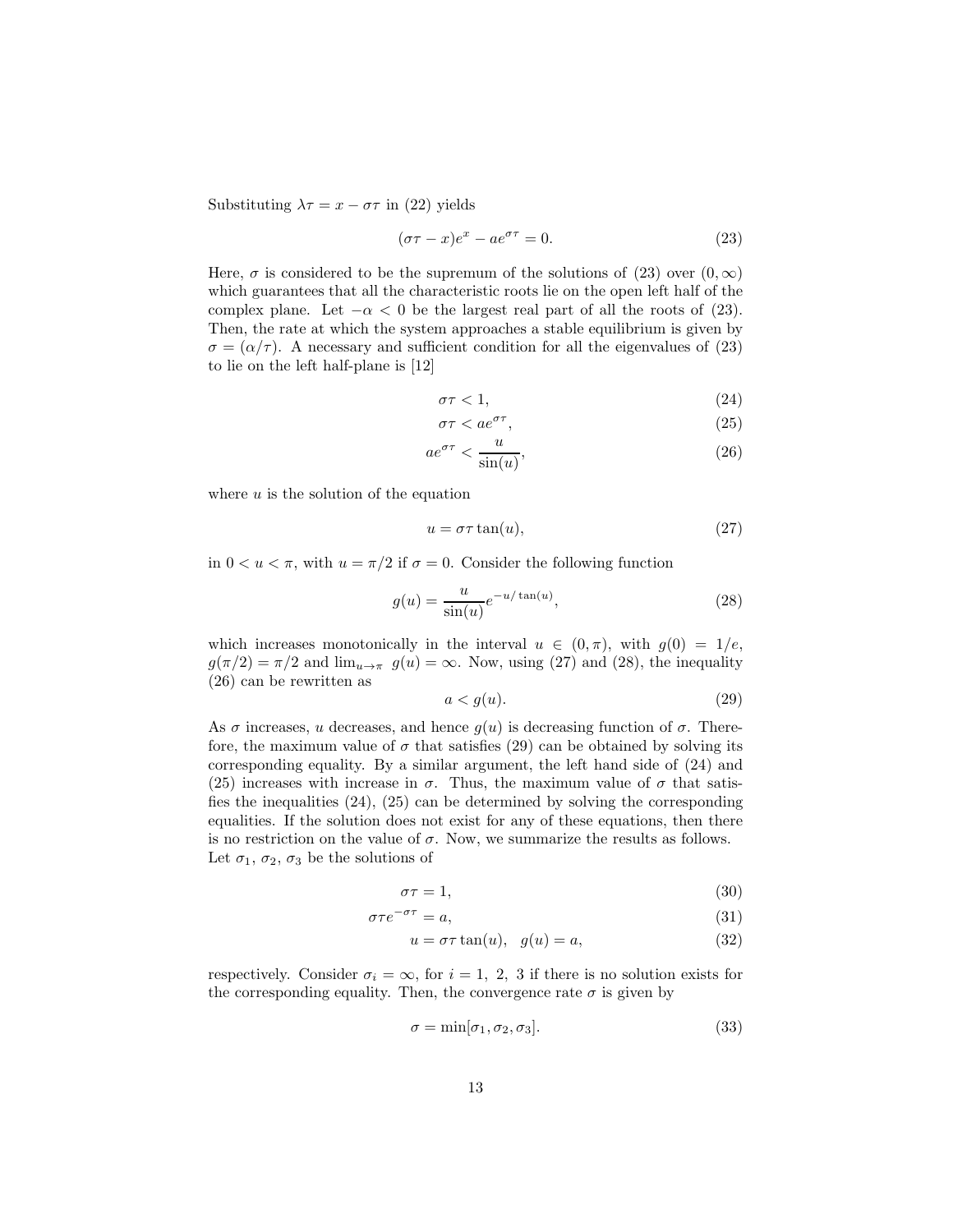Now, the next step is to analyze the dependence of convergence rate on protocol parameter a, for  $\tau > 0$ . The function  $\sigma \tau e^{-\sigma \tau}$  reaches its maximum value of 1/e at  $\sigma\tau = 1$ . Similarly the function  $g(u)$  has a minima of  $1/e$  at  $u = 0$ . Let  $a^* = 1/e$ , then there is no solution for (31) if  $a > a^*$ , and for (32) if  $a < a^*$ . Let  $\sigma_2$  be the solution of (31) on  $0 < a \leq a^*$ . Similarly, consider  $\sigma_3$  be the solution of (32) on  $a > a^*$ . At  $a = 0$ , it is obvious that the rate of convergence  $\sigma = 0$ .

*Case 1 :*  $a \in (0, a^*)$ . Differentiating (31) with respect to a gives

$$
\frac{d\sigma}{da} = \frac{e^{\sigma\tau}}{\tau(1 - ae^{\sigma\tau})}.
$$
\n(34)

Using (31), the derivative (34) can be written as

$$
\frac{d\sigma}{da} = \frac{e^{\sigma\tau}}{\tau(1 - \sigma\tau)}.
$$
\n(35)

From (35), it can deduced that  $d\sigma_2/da > 0$  if  $\sigma_2 \tau < 1$ . Hence  $\sigma_2 < \sigma_1$  for  $a \in (0, a^*).$ 

*Case 2 : a* =  $a^*$ . Substituting  $a = a^* = 1/e$  in (31) yields

$$
\sigma_2 \tau e^{-\sigma_2 \tau} = a = 1/e. \tag{36}
$$

It is known that the function  $\sigma_2 \tau e^{-\sigma_2 \tau}$  reaches maximum of  $1/e$  at  $\sigma_2 \tau = 1$ , thus  $\sigma_2 = \sigma_1 = 1/\tau$  at  $a = a^*$ .

*Case 3 : a > a*<sup>\*</sup>. For  $a > a^*$ , using (32), the following holds

$$
g(u) = \frac{u}{\sin(u)} e^{-u/\tan(u)} > 1/e.
$$
 (37)

For  $u \in (0, \pi)$  and  $u/\sin(u) > 1$ , (37) can be written as

$$
e^{-u/\tan(u)} > 1/e. \tag{38}
$$

From (38), it can be deduced that  $u/\tan(u) < 1$ , and hence  $\sigma_3 \tau < 1$ , and  $\sigma_3 < \sigma_1$ .

To summarize, the convergence rate  $\sigma$  is given by

$$
\sigma = \min[\sigma_1, \sigma_2] = \sigma_2 \quad a \in (0, a^*], \tag{39}
$$

$$
= \min[\sigma_1, \sigma_3] = \sigma_3 \quad a > a^*, \tag{40}
$$

where  $a^* = 1/e$ . Figure 6 shows the variation of convergence rate with protocol parameter  $\alpha$  for various values of  $\tau$ . It can observed that the rate of convergence increases with a for  $a < 1/e$ , and decreases when  $a > 1/e$ . Also, the convergence rate is maximum at  $a = (1/e)$ , so the optimal value of the protocol parameter for fast convergence is  $a = (1/e)$ . Also, the rate of convergence decreases with an increase in the round-trip time (see Figure 7). The numerical simulations shown in Figure 7 are done using the computing software XPPAUT [9].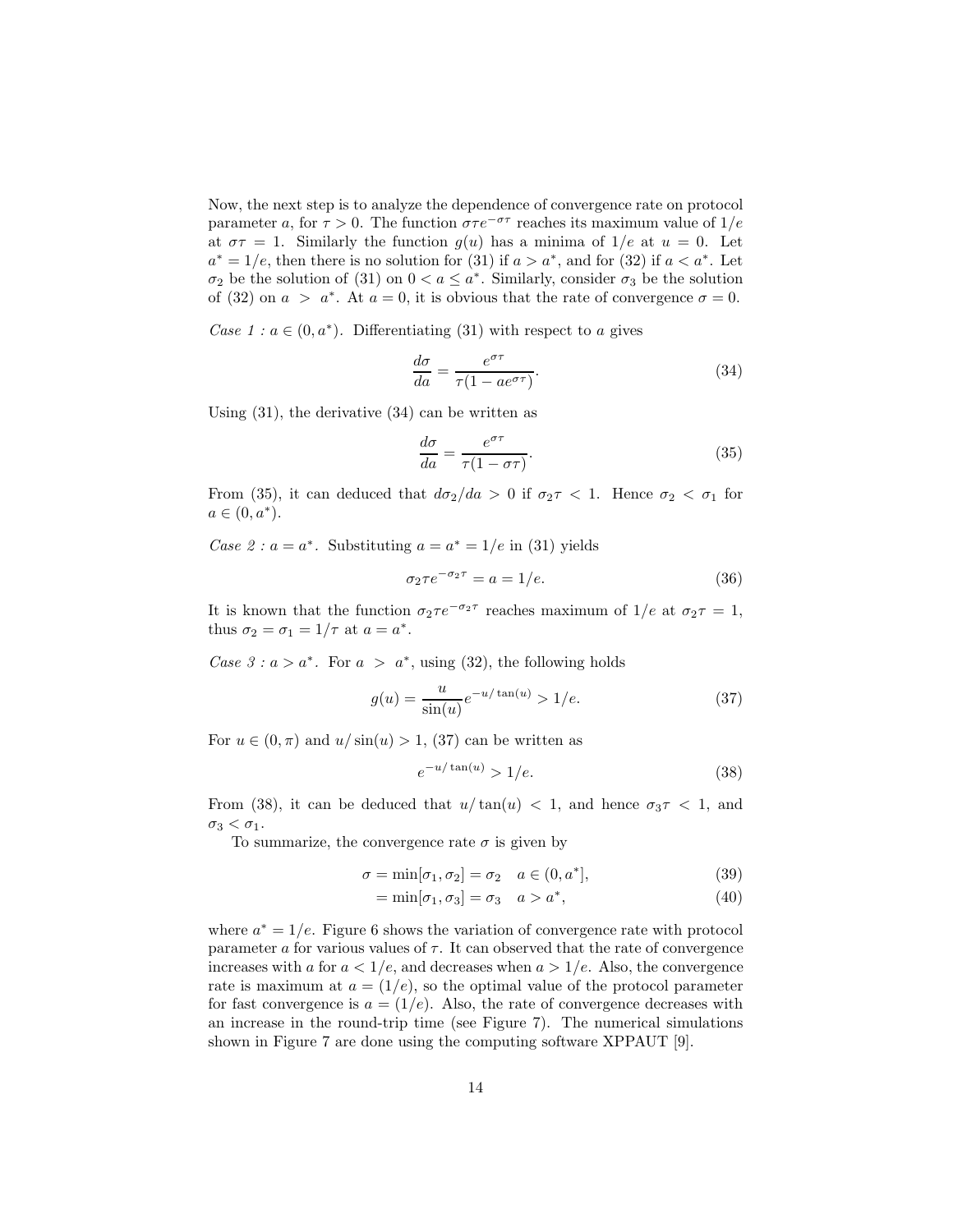

Figure 6: Rate of convergence to equilibrium for RCP without queue feedback. The rate of convergence increases with a and reaches maxima of  $1/\tau$  at  $a = 1/e$ , and then decreases for  $a>1/e.$ 



Figure 7: Numerical simulations of RCP without queue feedback, highlighting the decrease in convergence rate as RTT increases. The parameter values used are  $C = 10$  and  $a = 1/e$ .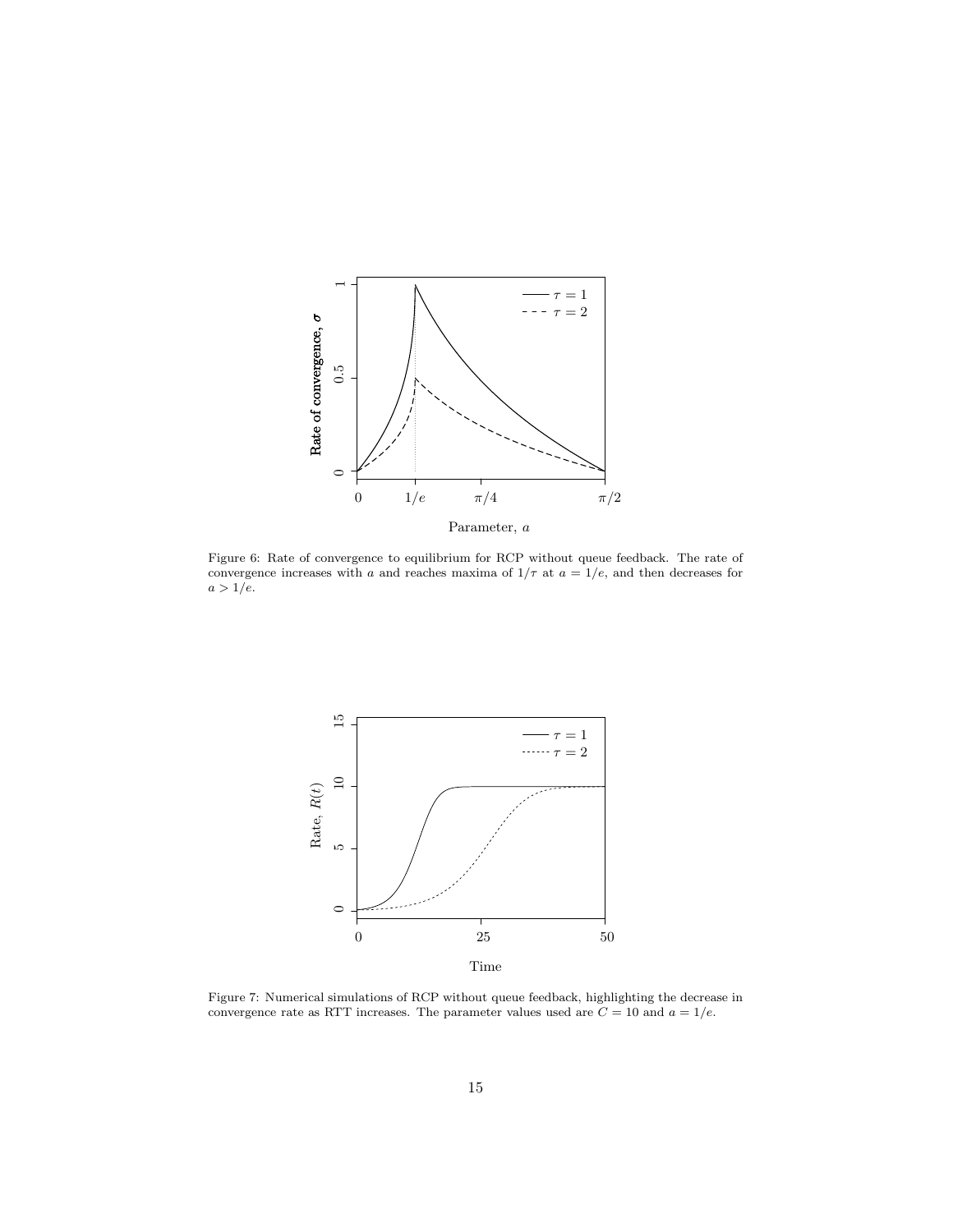For the sake of comparison, the rate of convergence for the case  $b > 0$  is also shown in Figure 8. As can be observed from Figure 8, the removal of queue size feedback from RCP improves the convergence rate to equilibrium. Numerical simulations in Figure 9 serve to validate the analytical insights.

However, rather than being confined to a stable regime, it is also worth investigating the behavior of the protocol if the system becomes unstable. Therefore, in the next section, we analyze the consequences associated with the loss of stability for both the design choices.



Parameter, a

Figure 8: Convergence rate to equilibrium of RCP for various values of the protocol parameter β. We can observe that the convergence rate can be improved by excluding the queue size feedback. The parameter values used are  $C = 10$  and  $\tau = 1$ .

#### 5. Local Hopf bifurcation analysis

In the previous sections, we analyzed local stability and convergence properties of the RCP protocol. The next natural step is to investigate the dynamical behavior of the system as it transits from a stable to an unstable regime. In this section, we explore the impact of loss of local stability for both the design options, i.e., with and without queue size feedback. In the bifurcation-theoretic analysis, we have to take non-linear terms into consideration, which helps to learn additional non-linear dynamical properties of the system with and without queue size feedback.

# *5.1. With queue feedback*

In the local Hopf bifurcation analysis, we use the theoretical framework of Poincarè normal forms and the center manifold theorem to investigate the type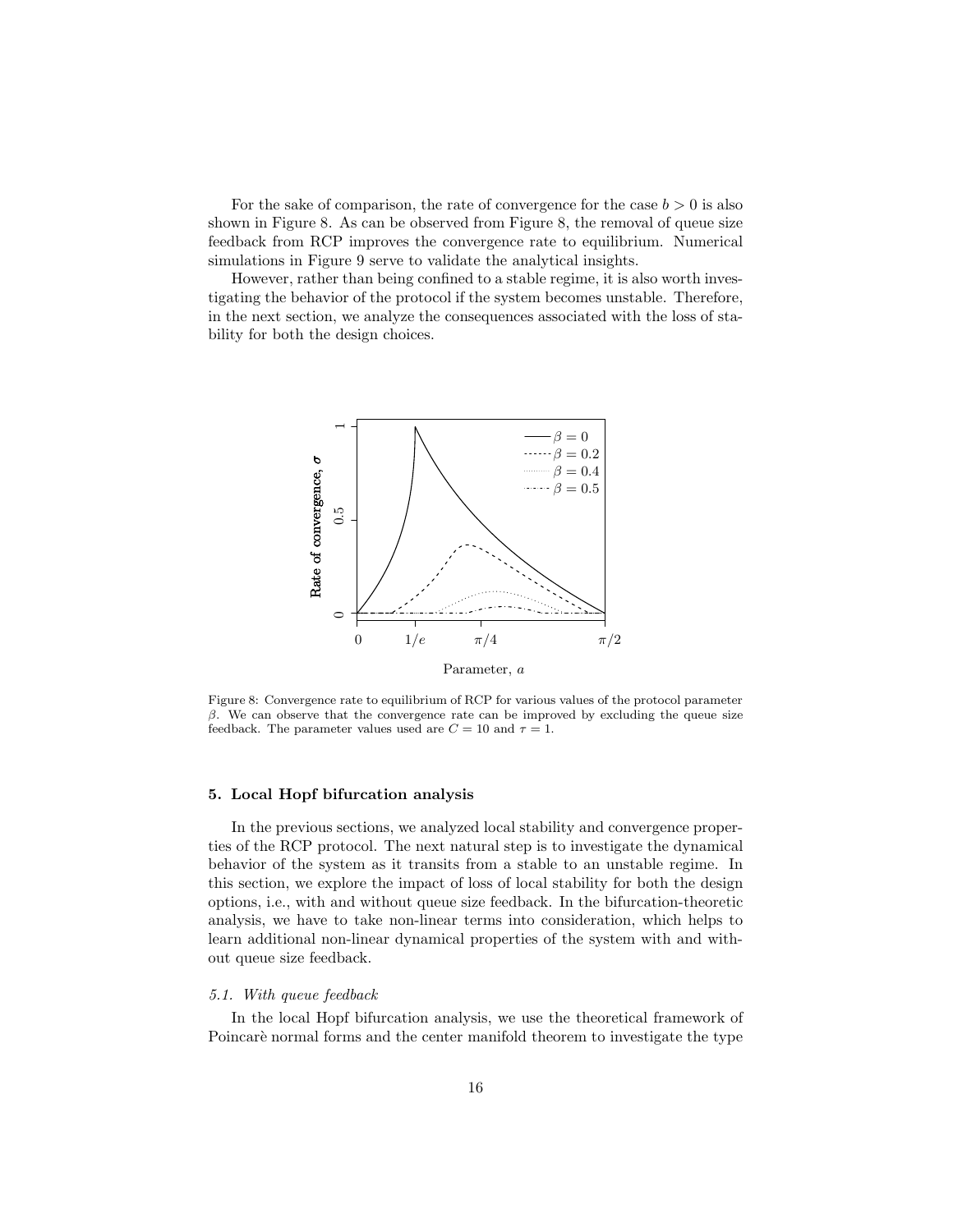

Figure 9: Numerical simulations highlighting that the system can converge to its equilibrium  $(R<sup>*</sup> = 10)$  much faster, if the queue size feedback is not included in the RCP. The parameter values used are  $C = 10$ ,  $a = 1/e$  and  $\tau = 1$ .

of Hopf bifurcation and the asymptotic orbital stability of the bifurcating limit cycles. For our study, we closely follow the style of analysis provided in [11].

We start by conducting a Taylor series expansion of (4) about the equilibrium, to get

$$
\frac{d}{dt}r(t) = -\kappa \left(\frac{a}{\tau}r(t-\tau) + \frac{\beta}{\tau^2}q(t) + \frac{a}{C\tau}r(t)r(t-\tau) + \frac{\beta}{C\tau^2}r(t)q(t)\right),
$$
\n
$$
\frac{d}{dt}q(t) = \kappa r(t-\tau).
$$
\n(41)

At  $\kappa = \kappa_c$ , the system satisfies the Hopf bifurcation condition, and a further increase in  $\kappa$  would drive the system into the unstable region. Let  $\kappa = \kappa_c + \mu$ , where  $\kappa_c = 1$ , and the Hopf bifurcation takes place at  $\mu = 0$ .

Consider the following autonomous delay-differential system

$$
\frac{d}{dt}\mathbf{u}(t) = \mathcal{L}_{\mu}\mathbf{u}_t + \mathcal{F}(\mathbf{u}_t, \mu)
$$
\n(42)

where  $t > 0$ ,  $\mu \in \mathbb{R}, \tau > 0$ ,

$$
\boldsymbol{u}_t(\theta) = \boldsymbol{u}(t+\theta), \qquad \boldsymbol{u}: \begin{bmatrix} -\tau, 0 \end{bmatrix} \to \mathbb{R}^2, \qquad \theta \in [-\tau, 0].
$$

 $\mathcal{L}_{\mu}$  is a one-parameter family of continuous (bounded) linear operators. The operator  $\mathcal{F}(\boldsymbol{u}_t,\mu)$  contains the non-linear terms. We assume that  $\mathcal{F}$  and  $\mathcal{L}_{\mu}$ depend analytically on the bifurcation parameter  $\mu$  for small  $|\mu|$ . Note that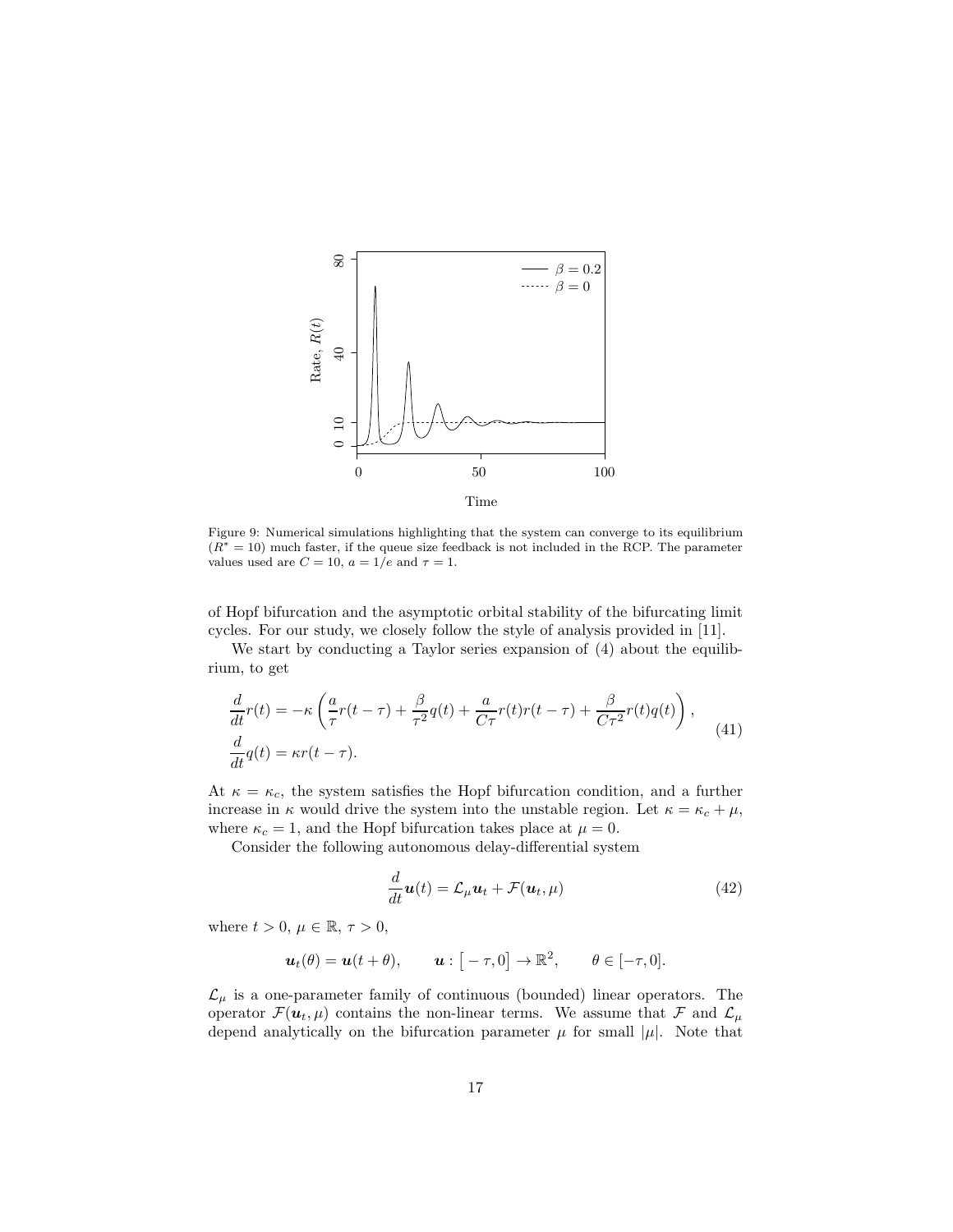(41) is of the form (42), where  $\boldsymbol{u} = [r, q]^T$ , and

$$
\mathcal{L}_{\mu}\phi = \kappa \begin{bmatrix} 0 & -\frac{\beta}{\tau^2} \\ 0 & 0 \end{bmatrix} \phi(0) + \kappa \begin{bmatrix} -\frac{a}{\tau} & 0 \\ 1 & 0 \end{bmatrix} \phi(-\tau),
$$

$$
\mathcal{F}(\boldsymbol{u}_t, \mu) = -\kappa \begin{bmatrix} \frac{a}{C\tau}r(t)r(t-\tau) + \frac{\beta}{C\tau^2}r(t)q(t) \\ 0 \end{bmatrix}.
$$

The objective now is to cast (42) into the form which has  $u_t$  instead of both  $u$  and  $u_t$ , i.e.,

$$
\frac{d}{dt}\mathbf{u}_t = \mathcal{A}(\mu)\mathbf{u}_t + \mathcal{R}\mathbf{u}_t.
$$
\n(43)

First, transform the linear problem  $d\mathbf{u}(t)/dt = \mathcal{L}_{\mu} \mathbf{u}_t$ . By Riesz representation theorem, there exists a 2 × 2 matrix function  $\eta(\cdot,\mu): [-\tau,0] \to \mathbb{R}^{2 \times 2}$ , such that the components of  $\eta$  have bounded variation and for all  $\phi \in C[-\tau, 0]$ 

$$
\mathcal{L}_{\mu}\phi = \int_{-\tau}^{0} d\eta(\theta, \mu)\phi(\theta).
$$

In particular,

$$
\mathcal{L}_{\mu}\mathbf{u}_{t} = \int_{-\tau}^{0} d\eta(\theta, \mu)\mathbf{u}(t + \theta). \tag{44}
$$

Observe that

$$
d\eta(\theta,\mu) = \kappa \begin{bmatrix} -\frac{a}{\tau}\delta(\theta+\tau) & -\frac{\beta}{\tau^2}\delta(\theta) \\ \delta(\theta+\tau) & 0 \end{bmatrix} d\theta \tag{45}
$$

satisfies (44). Here,  $\delta(\theta)$  is the Dirac delta function. For  $\phi \in C^1[-\tau,0]$ , define

$$
\mathcal{A}(\mu)\phi(\theta) = \begin{cases} \frac{d\phi(\theta)}{d\theta}, & \theta \in [-\tau, 0), \\ \int_{-\tau}^{0} d\eta(s, \mu)\phi(s) \equiv \mathcal{L}_{\mu}\phi, & \theta = 0, \end{cases}
$$
(46)

and

$$
\mathcal{R}\phi(\theta) = \begin{cases} 0, & \theta \in [-\tau, 0), \\ \mathcal{F}(\phi, \mu), & \theta = 0. \end{cases}
$$
 (47)

As  $du_t/d\theta = du_t/dt$ , (42) becomes (43) as desired. Let  $q(\theta)$  be the eigenfunction for  $\mathcal{A}(0)$  corresponding to  $\lambda(0)$ ,

$$
\mathcal{A}(0)\mathbf{q}(\theta) = i\omega_0 \mathbf{q}(\theta). \tag{48}
$$

To find  $\omega_0$  and  $\boldsymbol{q}(\theta)$ , let  $\boldsymbol{q}(\theta) = \boldsymbol{q}_0 e^{i\omega_0 \theta}$ , where  $\boldsymbol{q}_0 = [q_{01}, q_{02}]^T$ . Now, using (48) and (46), and following the style of analysis done for the equations (8) and (9), we get

$$
\kappa a = (\omega_0 \tau) \sin(\omega_0 \tau), \qquad \kappa^2 \beta = (\omega_0 \tau)^2 \cos(\omega_0 \tau),
$$
  

$$
\mathbf{q}_0 = \begin{bmatrix} 1 \\ -\frac{i\omega_0 \tau^2}{(\kappa \beta + i a \omega_0 \tau)} \end{bmatrix} \equiv \begin{bmatrix} q_{01} \\ q_{02} \end{bmatrix}, \qquad \omega_0 = \frac{\kappa}{\tau} \sqrt{\frac{a^2 + \sqrt{a^4 + 4\beta^2}}{2}}.
$$
 (49)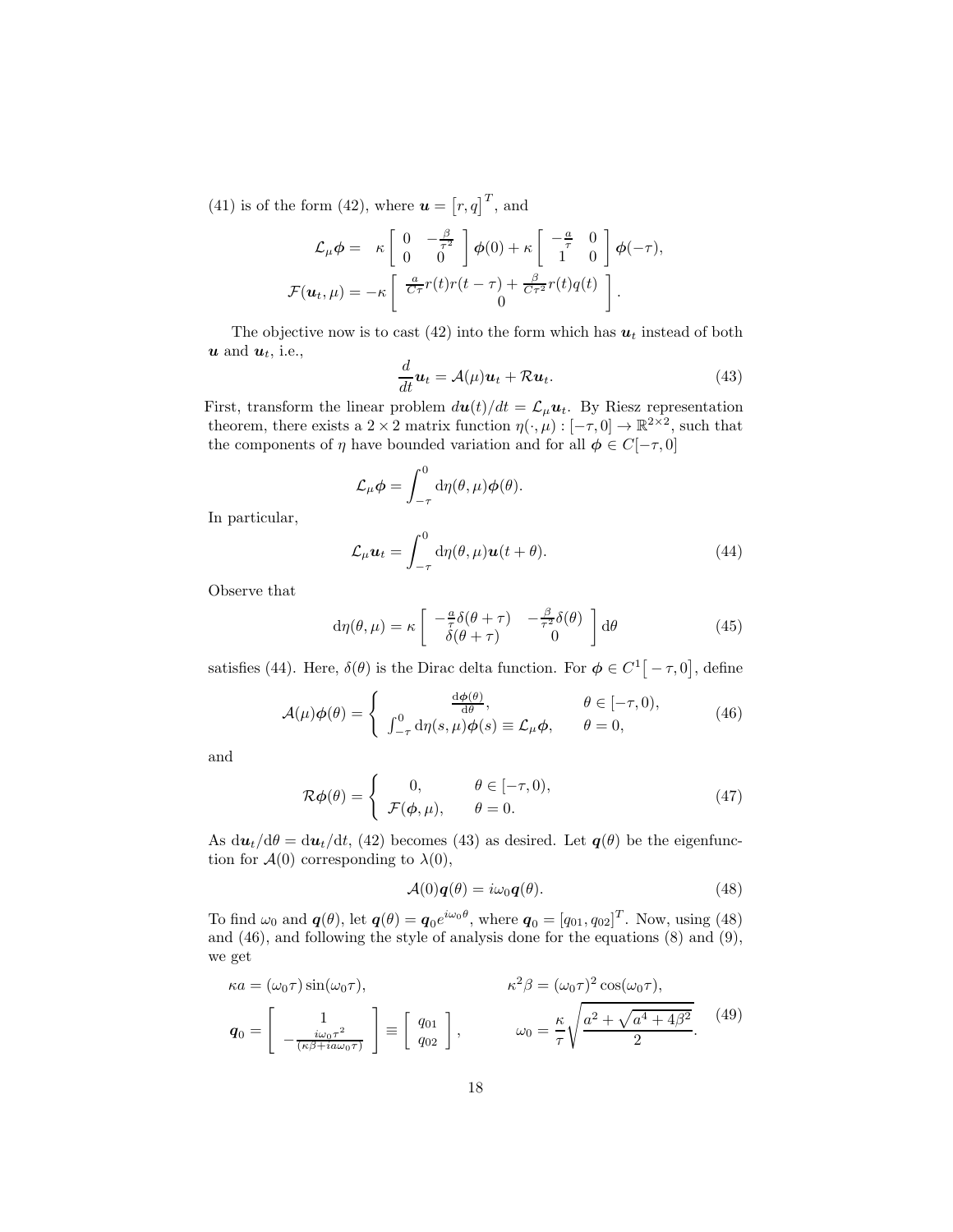Define the adjoint operator  $\mathcal{A}^*(0)$  as

$$
\mathcal{A}^*(0)\alpha(s) = \begin{cases} -\frac{d\alpha(s)}{ds}, & s \in (0, \tau], \\ \int_{-\tau}^0 d\eta \, d\eta \, d\eta \, d\eta \, d\eta \, d\eta, & s = 0. \end{cases}
$$

Note that the domains of  $\mathcal A$  and  $\mathcal A^*$  are  $C^1[-\tau,0]$  and  $C^1[0,\tau]$ , respectively. As

$$
\mathcal{A}(0)\mathbf{q}(\theta) = \lambda(0)\mathbf{q}(\theta)
$$

 $\overline{\lambda}(0)$  is an eigenvalue for  $\mathcal{A}^*$ , and

$$
\mathcal{A}^*(0)\bm{q}^* = -i\omega_0\bm{q}^*
$$

for some non-zero vector  $q^*$ . Thus, we get

$$
\boldsymbol{q}^* = \Omega \left[ \begin{array}{c} 1 \\ \frac{\kappa \beta}{i\omega_0 \tau^2} \end{array} \right] \equiv \left[ \begin{array}{c} q_{01}^* \\ q_{02}^* \end{array} \right],\tag{50}
$$

where  $\Omega$  is a non-zero scalar. For  $\phi \in C[-\tau,0]$  and  $\psi \in C[0,\tau]$ , define an inner product

$$
\langle \psi, \phi \rangle = \overline{\psi}(0) \cdot \phi(0) - \int_{\theta = -\tau \zeta = 0}^{0} \int_{\theta = -\tau \zeta = 0}^{\theta = \pi} \overline{\psi}^T(\zeta - \theta) d\eta(\theta) \phi(\zeta) d\zeta,
$$
 (51)

where  $\boldsymbol{a} \cdot \boldsymbol{b}$  means  $\sum a_i b_i$ . Then,  $\langle \psi, A\phi \rangle = \langle A^* \psi, \phi \rangle$  for  $\phi \in \text{Dom}(\mathcal{A})$  and  $\psi \in \text{Dom}(\mathcal{A})$ . Using (51) to find  $\Omega$  such that  $\langle \mathbf{q}^*, \mathbf{q} \rangle = 1$ , we get

$$
1 = \overline{\Omega}\Big(1 + q_{02}\overline{q}_{02}^* + e^{-i\omega_0\tau}(\overline{q}_{02}^*\tau - \kappa a)\Big).
$$

On simplification, we obtain

$$
\Omega = \left(1 - i\omega_0 \tau + \frac{\kappa \beta}{\kappa \beta - i a \omega_0 \tau}\right)^{-1}.\tag{52}
$$

Similarly, we can also verify that  $\langle \mathbf{q}^*, \overline{\mathbf{q}} \rangle = 0$ . For  $\mathbf{u}_t$ , a solution of (43) at  $\mu = 0$ , define

$$
z(t) = \langle \mathbf{q}^*, \mathbf{u}_t \rangle,
$$
  

$$
\mathbf{w}(t, \theta) = \mathbf{u}_t(\theta) - 2\mathbf{Re}\left(z(t)\mathbf{q}(\theta)\right).
$$

Then, on the manifold,  $C_0$ ,  $\mathbf{w}(t, \theta) = \mathbf{w}(z(t), \overline{z}(t), \theta)$ , where

$$
\boldsymbol{w}(z,\overline{z},\theta)=\boldsymbol{w}_{20}(\theta)\frac{z^2}{2}+\boldsymbol{w}_{11}(\theta)z\overline{z}+\boldsymbol{w}_{02}(\theta)\frac{\overline{z}^2}{2}+\cdots.
$$
 (53)

In effect, z and  $\overline{z}$  are local coordinates for  $C_0$  in  $C$  in the directions of  $q^*$  and  $\overline{q}^*$ , respectively. The existence of the center manifold enables the reduction of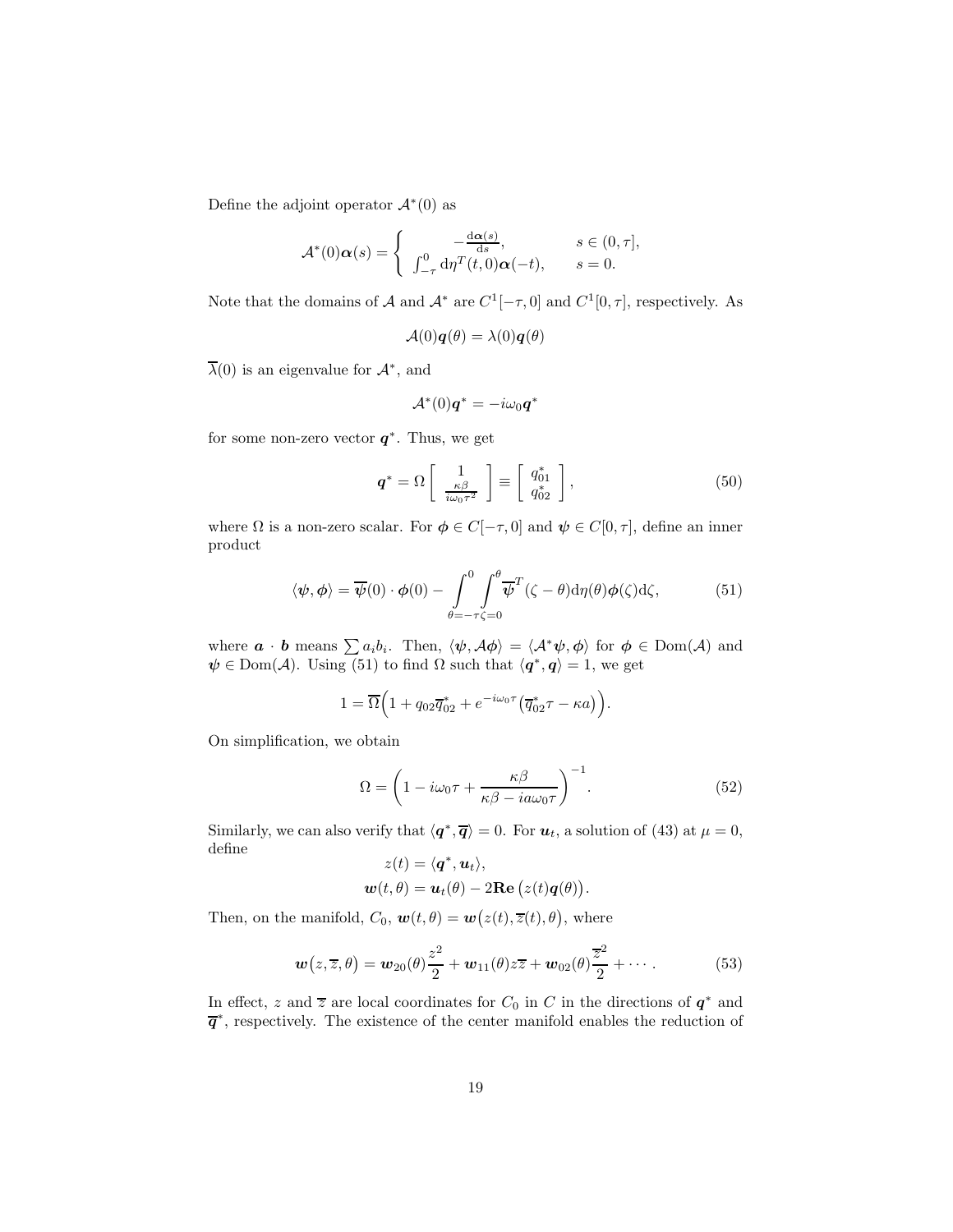$(43)$  to an ordinary differential equation for a single complex variable on  $C_0$ . At  $\mu = 0$ , we get

$$
z'(t) = \langle \mathbf{q}^*, \mathcal{A} \mathbf{u}_t + \mathcal{R} \mathbf{u}_t \rangle,
$$
  
=  $i\omega_0 z(t) + \overline{\mathbf{q}}^*(0) \cdot \mathcal{F}\Big(\mathbf{w}(z, \overline{z}, \theta) + 2\mathbf{Re}\Big(z\mathbf{q}(\theta)\Big)\Big),$  (54)  
=  $i\omega_0 z(t) + \overline{\mathbf{q}}^*(0) \cdot \mathcal{F}_0(z, \overline{z}),$ 

which can be abbreviated as

$$
z^{'}(t) = i\omega_0 z(t) + g(z, \overline{z}).
$$
\n(55)

The next objective is to expand g in powers of z and  $\overline{z}$ . However, we also have to determine the coefficients  $w_{ij}(\theta)$  in (53). Once the coefficients  $w_{ij}$  are determined, the differential equation  $(54)$  for z would be explicit (as abbreviated in (54)). Expanding  $g(z,\overline{z})$  in powers of z and  $\overline{z}$ , we have

$$
g(z,\overline{z}) = \overline{\boldsymbol{q}}^*(0) \cdot \mathcal{F}_0(z,\overline{z}),
$$
  
=  $g_{20} \frac{z^2}{2} + g_{11} z \overline{z} + g_{02} \frac{\overline{z}^2}{2} + g_{21} \frac{z^2 \overline{z}}{2} \cdots$ 

Following [11], we write

$$
\boldsymbol{w}'=\boldsymbol{u}'_t-\boldsymbol{z}'\boldsymbol{q}-\boldsymbol{\overline{z}}'\boldsymbol{\overline{q}},
$$

and using (43) and (55) we obtain

$$
\mathbf{w}' = \begin{cases} A\mathbf{w} - 2\mathbf{Re}(\overline{\mathbf{q}}^*(0) \cdot \mathcal{F}_0 \mathbf{q}(\theta)), & \theta \in [-\tau, 0), \\ A\mathbf{w} - 2\mathbf{Re}(\overline{\mathbf{q}}^*(0) \cdot \mathcal{F}_0 \mathbf{q}(0)) + \mathcal{F}_0, & \theta = 0, \end{cases}
$$

which is rewritten as

$$
\mathbf{w}' = \mathcal{A}\mathbf{w} + \mathbf{h}\left(z, \overline{z}, \theta\right) \tag{56}
$$

using  $(53)$ , where

$$
\boldsymbol{h}(z,\overline{z},\theta) = \boldsymbol{h}_{20}(\theta) \frac{z^2}{2} + \boldsymbol{h}_{11}(\theta) z \overline{z} + \boldsymbol{h}_{02}(\theta) \frac{\overline{z}^2}{2} + \cdots
$$
 (57)

On the manifold,  $C_0$ , near the origin

$$
\boldsymbol{w}^{'}=\boldsymbol{w}_z z^{'}+\boldsymbol{w}_{\overline{z}}\overline{z}^{'}.
$$

Using (53) and (55) to replace  $w_z$ , z' (and their conjugates by their power series expansion) and equating this with (56), we get

$$
(2i\omega_0 - A)w_{20}(\theta) = h_{20}(\theta),
$$
  
\n
$$
-Aw_{11}(\theta) = h_{11}(\theta),
$$
  
\n
$$
-(2i\omega_0 + A)w_{02}(\theta) = h_{02}(\theta).
$$
\n(58)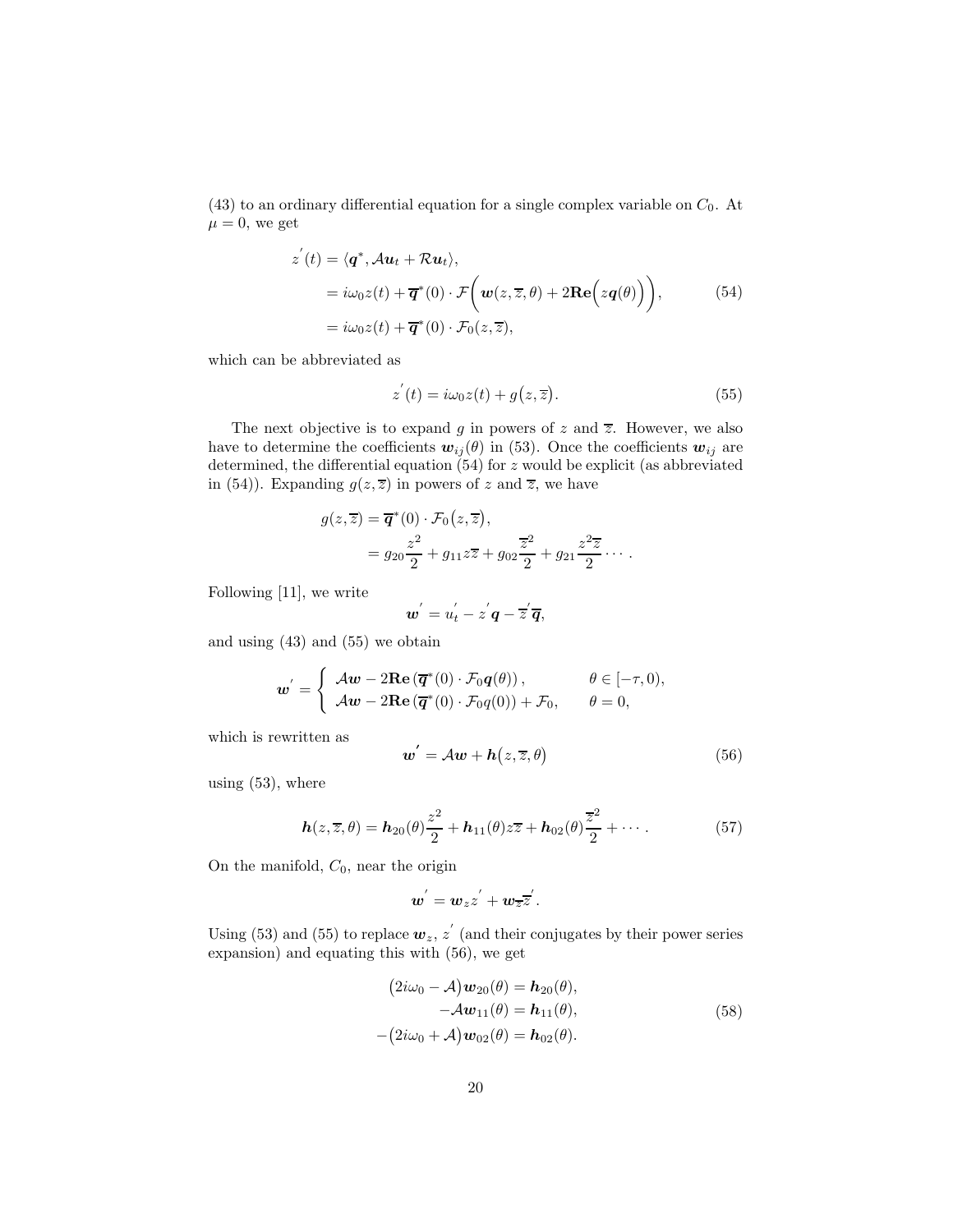Note that

$$
\begin{split} \boldsymbol{u}_t(\theta) &= \boldsymbol{w}\big(z,\overline{z},\theta\big) + \boldsymbol{q}(\theta)z + \overline{\boldsymbol{q}}(\theta)\overline{z}, \\ &= \boldsymbol{w}_{20}(\theta)\frac{z^2}{2} + \boldsymbol{w}_{11}(\theta)z\overline{z} + \boldsymbol{w}_{02}(\theta)\frac{\overline{z}^2}{2} + \boldsymbol{q}_0e^{i\omega_0\theta}z + \overline{\boldsymbol{q}}_0e^{-i\omega_0\theta}\overline{z} + \cdots, \end{split}
$$

from which we obtain  $u_t(0)$  and  $u_t(-\tau)$ . We need to find the coefficients of  $z^2$ ,  $z\overline{z}$ ,  $\overline{z}^2$ ,  $z^2\overline{z}$ . Hence, we only keep these relevant terms in the expansions as follows:

$$
r_t(0)q_t(0) = q_{02}z^2 + \overline{q}_{02}\overline{z}^2 + (\overline{q}_{02} + q_{02})z\overline{z} + \left(\frac{w_{201}(0)\overline{q}_{02}}{2} + w_{111}(0)q_{02} + w_{112}(0) + \frac{w_{202}(0)}{2}\right)z^2\overline{z} + \cdots,
$$
  

$$
r_t(0)r_t(-\tau) = e^{-i\omega_0\tau}z^2 + e^{i\omega_0\tau}\overline{z}^2 + \left(e^{i\omega_0\tau} + e^{-i\omega_0\tau}\right)z\overline{z} + \left(\frac{w_{201}(0)e^{i\omega_0\tau}}{2} + w_{111}(0)e^{-i\omega_0\tau} + w_{111}(-\tau) + \frac{w_{201}(-\tau)}{2}\right)z^2\overline{z} + \cdots,
$$
  
(59)

where  $[w_{ij1}, w_{ij2}]^T = \boldsymbol{w}_{ij}$ . Recall that,

$$
g(z,\overline{z}) = \overline{\mathbf{q}}^*(0) \cdot \mathcal{F}_0(z,\overline{z}),\tag{60}
$$

where  $[\mathcal{F}_{01}, \mathcal{F}_{02}]^T = \mathcal{F}_0$ , and

$$
g(z,\overline{z}) = g_{20}\frac{z^2}{2} + g_{11}z\overline{z} + g_{02}\frac{\overline{z}^2}{2} + g_{21}\frac{z^2\overline{z}}{2} \cdots
$$
 (61)

Comparing (60) and (61), and using (59), we get

$$
g_{20} = -2\overline{\Omega}\kappa \left(\frac{a}{C\tau}e^{-i\omega_0\tau} + \frac{\beta}{C\tau^2}q_{02}\right),
$$
  
\n
$$
g_{11} = -\overline{\Omega}\kappa \left(\frac{a}{C\tau}\left(e^{i\omega_0\tau} + e^{-i\omega_0\tau}\right) + \frac{\beta}{C\tau^2}\left(\overline{q}_{02} + q_{02}\right)\right),
$$
  
\n
$$
g_{02} = -2\overline{\Omega}\kappa \left(\frac{a}{C\tau}e^{i\omega_0\tau} + \frac{\beta}{C\tau^2}\overline{q}_{02}\right),
$$

$$
g_{21} = \overline{\Omega}\kappa \left( -\frac{a}{C\tau} \Big( w_{201}(-\tau) + 2w_{111}(-\tau) + w_{201}(0)e^{i\omega_0\tau} + 2w_{111}(0)e^{-i\omega_0\tau} \Big) - \frac{\beta}{C\tau^2} \Big( \overline{q}_{02}w_{201}(0) + 2q_{02}w_{111}(0) + w_{202}(0) + 2w_{112}(0) \Big) \right).
$$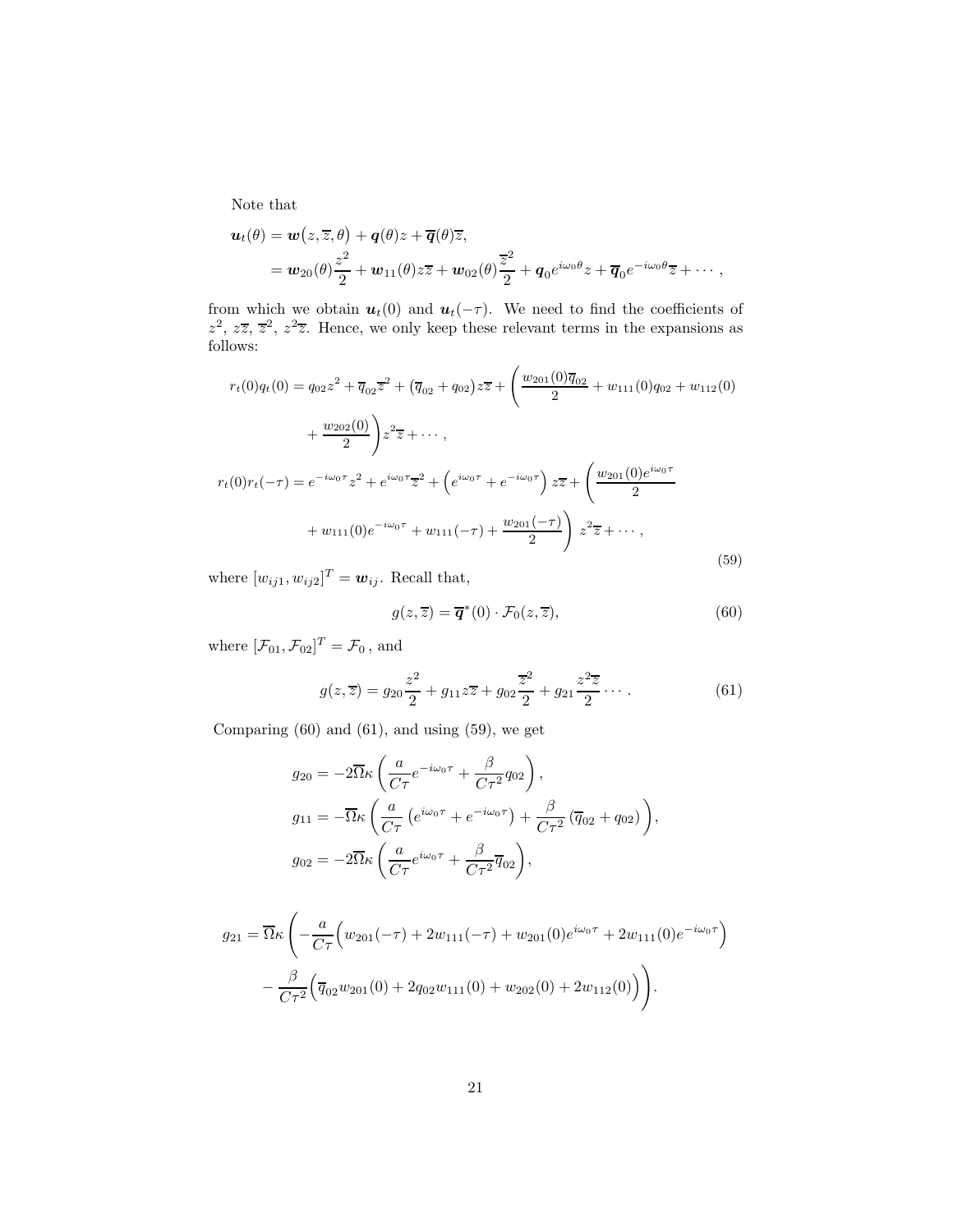On further simplification, we obtain

$$
g_{20} = \frac{2i\overline{\Omega}\omega_0}{C}, \qquad g_{11} = 0, \qquad g_{02} = \frac{-2i\overline{\Omega}\omega_0}{C},
$$
  
\n
$$
g_{21} = -\frac{\overline{\Omega}}{C\tau} \left( i\omega_0 \tau w_{201}(0) + \kappa a w_{201}(-\tau) + \frac{\kappa \beta w_{202}(0)}{\tau} - 2i\omega_0 \tau w_{111}(0) + 2\kappa a w_{111}(-\tau) + \frac{2\kappa \beta w_{112}(0)}{\tau} \right).
$$

For the expression of  $g_{21}$ , we still need to evaluate  $w_{11}(0), w_{11}(-\tau), w_{20}(0)$  and  $\mathbf{w}_{20}(-\tau)$ . Now for  $\theta \in [-\tau, 0)$ 

$$
\begin{split} \mathbf{h}(z,\overline{z},\theta) &= -2\mathbf{Re}\left(\overline{\mathbf{q}}^*(0) \cdot \mathcal{F}_0 \mathbf{q}(\theta)\right), \\ &= -2\mathbf{Re}\left(g(z,\overline{z})\mathbf{q}(\theta)\right), \\ &= \left(g_{20}\frac{z^2}{2} + g_{11}z\overline{z} + g_{02}\frac{\overline{z}^2}{2}\right)\mathbf{q}(\theta) - \left(\overline{g}_{20}\frac{z^2}{2} + \overline{g}_{11}z\overline{z} + \overline{g}_{02}\frac{\overline{z}^2}{2}\right)\overline{\mathbf{q}}(\theta), \end{split}
$$

which, when compared with (57), gives

$$
\begin{aligned} \mathbf{h}_{20}(\theta) &= -g_{20}\mathbf{q}(\theta) - \overline{g}_{02}\overline{\mathbf{q}}(\theta), \\ \mathbf{h}_{11}(\theta) &= -g_{11}\mathbf{q}(\theta) - \overline{g}_{11}\overline{\mathbf{q}}(\theta) = 0. \end{aligned}
$$

From  $(46)$  and  $(58)$ , we get

$$
\boldsymbol{w}_{20}^{'}(\theta) = 2i\omega_0 \boldsymbol{w}_{20}(\theta) + g_{20}\boldsymbol{q}(\theta) + \overline{g}_{02}\overline{\boldsymbol{q}}(\theta), \qquad (62)
$$

$$
\mathbf{w}_{11}(\theta) = 0. \tag{63}
$$

Solving the differential equations (62) and (63), we obtain

$$
\boldsymbol{w}_{20}(\theta) = -\frac{g_{20}}{i\omega_0}\boldsymbol{q}_0 e^{i\omega_0\theta} - \frac{\overline{g}_{02}}{3i\omega_0}\overline{\boldsymbol{q}}_0 e^{-i\omega_0\theta} + e^{2i\omega_0\theta},\tag{64}
$$

$$
\mathbf{w}_{11}(\theta) = \mathbf{f},\tag{65}
$$

for some  $e = [e_1, e_2]^T$  and  $f = [f_1, f_2]^T$ . From  $h(z,\overline{z},0) = -2\textbf{Re}(\overline{\boldsymbol{q}}^*(0)\cdot \mathcal{F}_0\boldsymbol{q}(0)) + \mathcal{F}_0$ , we obtain

$$
\boldsymbol{h}_{20}(0) = -g_{20}\boldsymbol{q}(0) - \bar{g}_{02}\overline{\boldsymbol{q}}(0) - \begin{bmatrix} 2\kappa \left(\frac{a}{C\tau}e^{-i\omega_0\tau} + \frac{\beta}{c\tau^2}q_{02}\right) \\ 0 \end{bmatrix},
$$

$$
\boldsymbol{h}_{11}(0) = -g_{11}\boldsymbol{q}(0) - \bar{g}_{11}\overline{\boldsymbol{q}}(0) - \begin{bmatrix} \frac{a\kappa}{C\tau}(e^{i\omega_0\tau} + e^{-i\omega_0\tau}) + \frac{\beta\kappa}{C\tau^2}(\overline{q}_{02} + q_{02}) \\ 0 \end{bmatrix}.
$$

On further simplifying the above equations, we get

$$
\boldsymbol{h}_{20}(0) = -\frac{2i\omega_0}{C} \left( \overline{\Omega} \boldsymbol{q}_0 + \Omega \overline{\boldsymbol{q}}_0 - \begin{bmatrix} 1 \\ 0 \end{bmatrix} \right), \qquad (66)
$$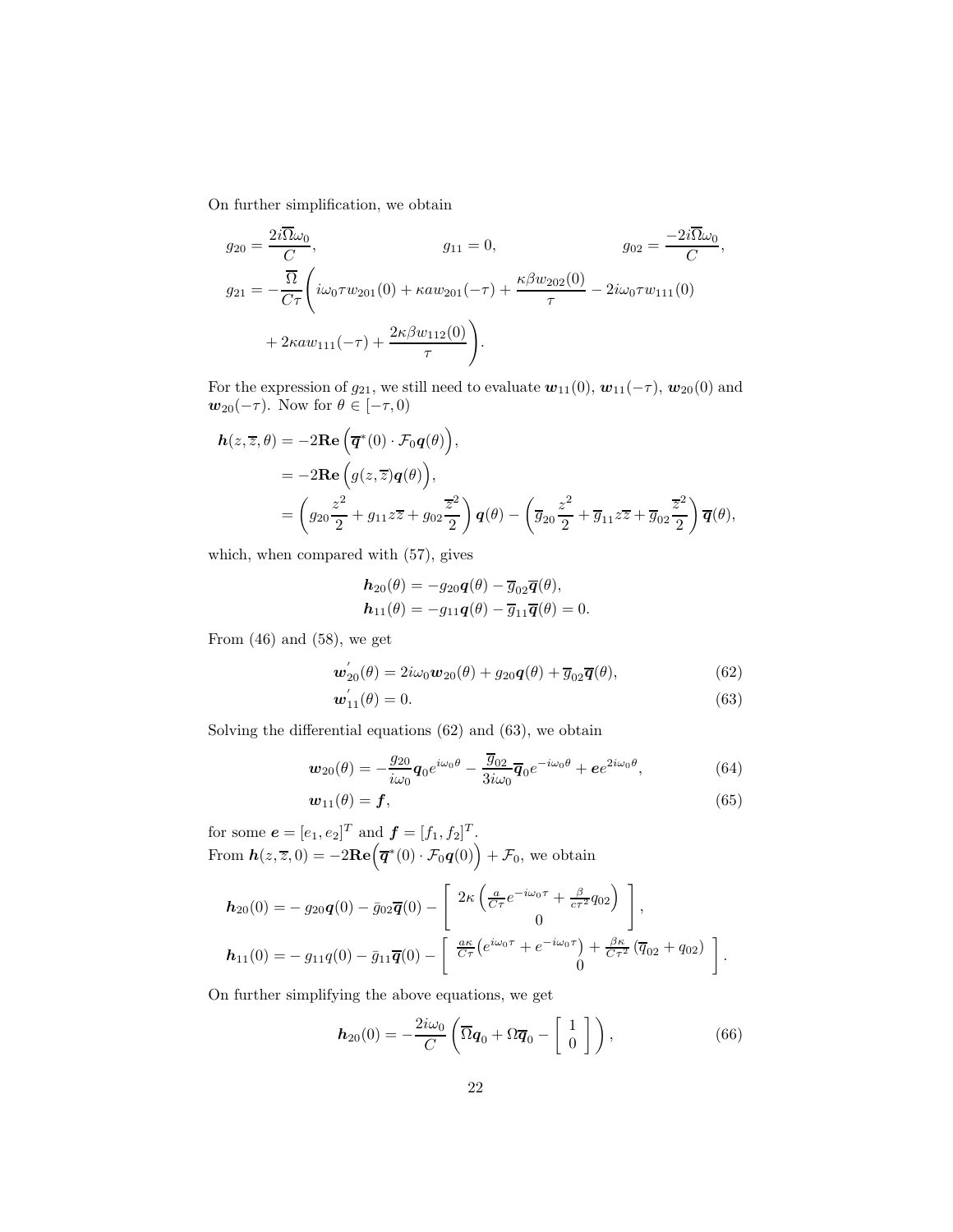$$
h_{11}(0) = 0.\t\t(67)
$$

From (46), (58), (66) and (67), we get

$$
\begin{bmatrix}\n2i\omega_0 w_{201}(0) + \frac{\kappa a}{\tau} w_{201}(-\tau) + \frac{\kappa \beta}{\tau^2} w_{202}(0) \\
2i\omega_0 w_{202}(0) - \kappa w_{201}(-\tau)\n\end{bmatrix} = -\frac{2i\omega_0}{C} \left( \overline{\Omega} \mathbf{q}_0 + \Omega \overline{\mathbf{q}}_0 - \begin{bmatrix} 1 \\ 0 \end{bmatrix} \right),
$$
\n(68)

$$
-\frac{\kappa a}{\tau}w_{111}(-\tau) - \frac{\kappa \beta}{\tau^2}w_{112}(0) \bigg] = 0.
$$
 (69)

Substituting the expression for  $w_{ijk}(x), x \in [-\tau, 0]$  (from (64) and (65)) in the equations (68) and (69), and solving for  $e_1$ ,  $e_2$ ,  $f_1$  and  $f_2$ , we get

$$
\boldsymbol{e} \equiv \begin{bmatrix} e_1 \\ e_2 \end{bmatrix} = \frac{2\tau^2}{CA_1} \begin{bmatrix} 2 \\ i\omega_0 q_{02}^2 \end{bmatrix}, \qquad \boldsymbol{f} \equiv \begin{bmatrix} f_1 \\ f_2 \end{bmatrix} = 0, \qquad (70)
$$

where

$$
A_1 = 4\tau^2 + \kappa q_{02}^2 \left(\beta + 2ia\omega_0 \tau\right).
$$

Using (64), (65) and (70), we can find the solutions for  $w_{11}(0)$ ,  $w_{11}(-\tau)$ ,  $w_{20}(0)$  and  $w_{20}(-\tau)$ . Using these terms, we evaluate the expression for  $g_{21}$  as

$$
g_{21} = \frac{2i\overline{\Omega}\omega_0}{C^2} \left(\frac{2\Omega}{3} - \frac{A_2}{A_1}\right),\tag{71}
$$

where

$$
A_2 = 2\tau^2 + \kappa q_{02}^2 \left(\beta + 2ia\omega_0 \tau\right).
$$

Finally, we derived expressions for all the quantities required to compute the type of Hopf bifurcation and the stability of the bifurcating limit cycles. Now, we can proceed with the analysis by finding out the values of  $\mu_2$  and  $\beta_2$  [11]

$$
\mu_2 = \frac{-\mathbf{Re}\Big(c_1(0)\Big)}{\alpha'(0)}, \qquad \beta_2 = 2\mathbf{Re}\Big(c_1(0)\Big), \qquad (72)
$$

where

$$
c_1(0) = \frac{i}{2\omega_0} \left( g_{20}g_{11} - 2|g_{11}|^2 - \frac{1}{3}|g_{02}|^2 \right) + \frac{g_{21}}{2},\tag{73}
$$

$$
\alpha^{'}(0) = \mathbf{Re}\left(d\lambda/d\kappa\right)_{\kappa = \kappa_c}.\tag{74}
$$

We now state the definitions that will enable us to investigate the nature of the Hopf bifurcation.

• The Hopf bifurcation is *super-critical* if  $\mu_2 > 0$ , and is *sub-critical* if  $\mu_2<0.$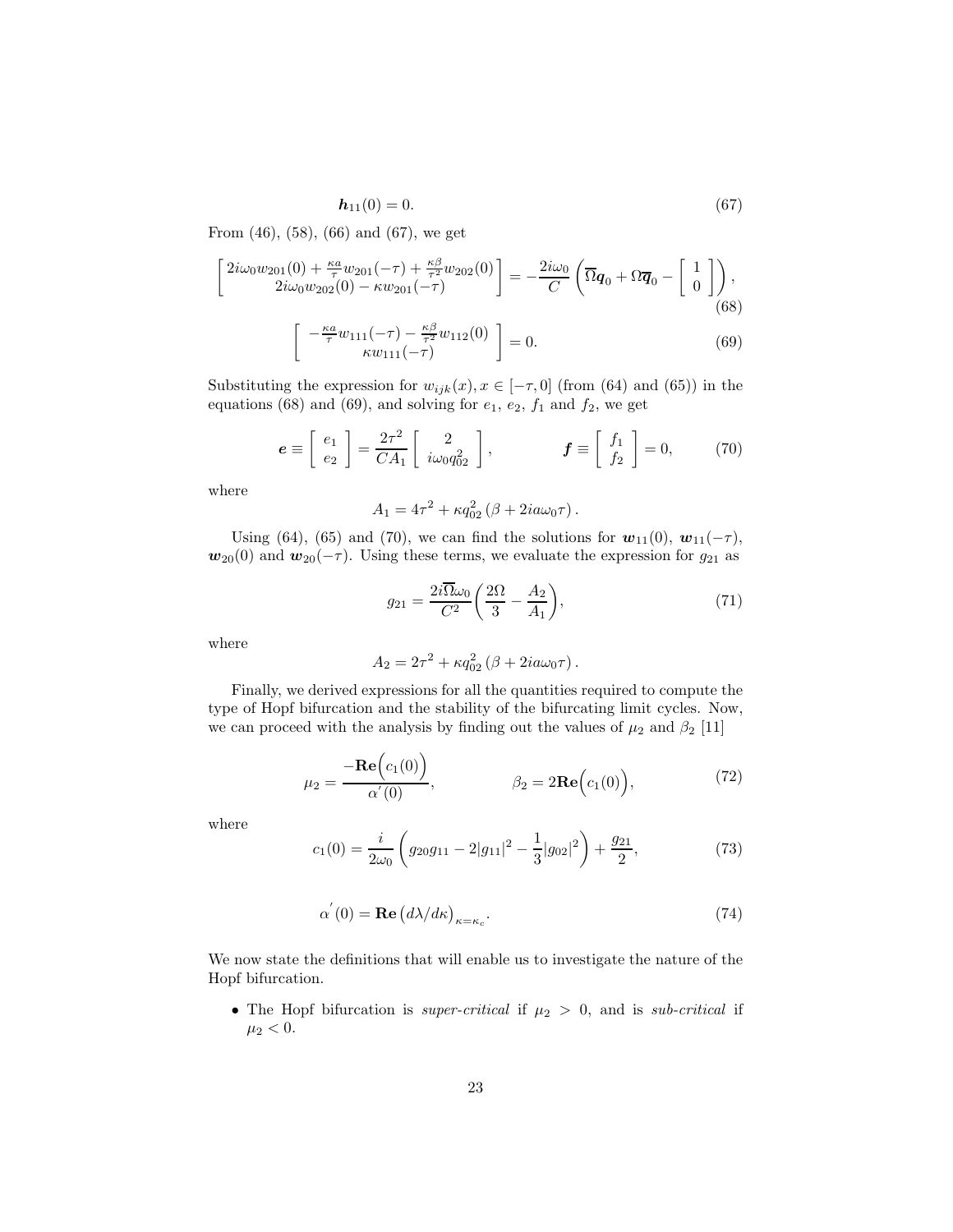• The periodic oscillations are *asymptotically orbitally stable* if  $\beta_2 < 0$  and unstable if  $\beta_2 > 0$ .

Substituting the expressions for the coefficients  $g_{20}$ ,  $g_{11}$ ,  $g_{02}$  and  $g_{21}$  in (73), we obtain

$$
c_1(0) = \frac{-i\overline{\Omega}\omega_0 A_2}{C^2 A_1},
$$
  
= 
$$
\frac{-i\omega_0(\beta + i a\omega_0 \tau)}{C^2 \left( (1 + i\omega_0 \tau)(\beta + i a\omega_0 \tau) + \beta \right)} \cdot \frac{2\kappa(\beta + i a\omega_0 \tau)^2 - \omega_0^2 \tau^2 (\beta + 2i a\omega_0 \tau)}{4\kappa(\beta + i a\omega_0 \tau)^2 - \omega_0^2 \tau^2 (\beta + 2i a\omega_0 \tau)}.
$$
(75)

We substitute the expressions for  $\Omega$ , a and  $\beta$  in terms of  $\omega_0 \tau$  from (49) and (52) to get

$$
c_1(0) = -\frac{i\omega_0}{C^2} \cdot \frac{4e^{3i\omega_0\tau} - 3e^{2i\omega_0\tau} + 1}{\left( (3 + 2i\omega_0\tau)e^{i\omega_0\tau} + e^{-i\omega_0\tau} \right) \left( 8e^{2i\omega_0\tau} - 3e^{i\omega_0\tau} + e^{-i\omega_0\tau} \right)}.
$$

Let  $\Theta = \omega_0 \tau$ , and taking the real part of the above expression, we have

$$
\begin{split} \mathbf{Re}(c_{1}(0)) &= \frac{2\Theta}{C^{2}\tau \left( \left( 8\cos(3\Theta) - 3\cos(2\Theta) + 1 \right)^{2} + \left( 8\sin(3\Theta) - 3\sin(2\Theta) \right)^{2} \right)} \\ &\times \frac{1}{\left( 3 + \cos(2\Theta) \right)^{2} + \left( 2\Theta - \sin(2\Theta) \right)^{2}} \times \left( 4\sin(5\Theta) - 3\sin(4\Theta) \\ &- 24\sin(3\Theta) + 42\sin(2\Theta) + 4\sin(\Theta) - 12\Theta \left( 2\cos(3\Theta) - \cos(2\Theta) \right) \\ &- 6\cos(\Theta) + 7 \right). \end{split}
$$

Next, we compute the value of  $\alpha'(0)$ . Differentiating the characteristic equation (7) with respect to  $\kappa$ , we get

$$
\alpha'(0) = \mathbf{Re}\left(\frac{d\lambda}{d\kappa}\right)\Big|_{\kappa = \kappa_c}
$$
  
= 
$$
\frac{\Theta}{\kappa \tau} \cdot \frac{4\Theta\Big(1 + \sin^2(\Theta)\Big)}{\Big(3 + \cos(2\Theta)\Big)^2 + \Big(2\Theta - \sin(2\Theta)\Big)^2} > 0.
$$

Therefore, if  $\text{Re}(c_1(0)) > 0$ , then  $\mu_2 < 0$  (sub-critical), and  $\beta_2 > 0$  (unstable limit cycles). Similarly, if  $\text{Re}(c_1(0)) < 0$ , then  $\mu_2 > 0$  and  $\beta_2 < 0$ , which implies that the Hopf bifurcation is super-critical, and the emerging limit cycles are orbitally asymptotically stable. In Figure 10, we plot the variation of  $\mu_2$ and  $\beta_2$  as  $\Theta$  is varied.

We draw the following inferences from the results of Hopf bifurcation analysis.

*Remarks:*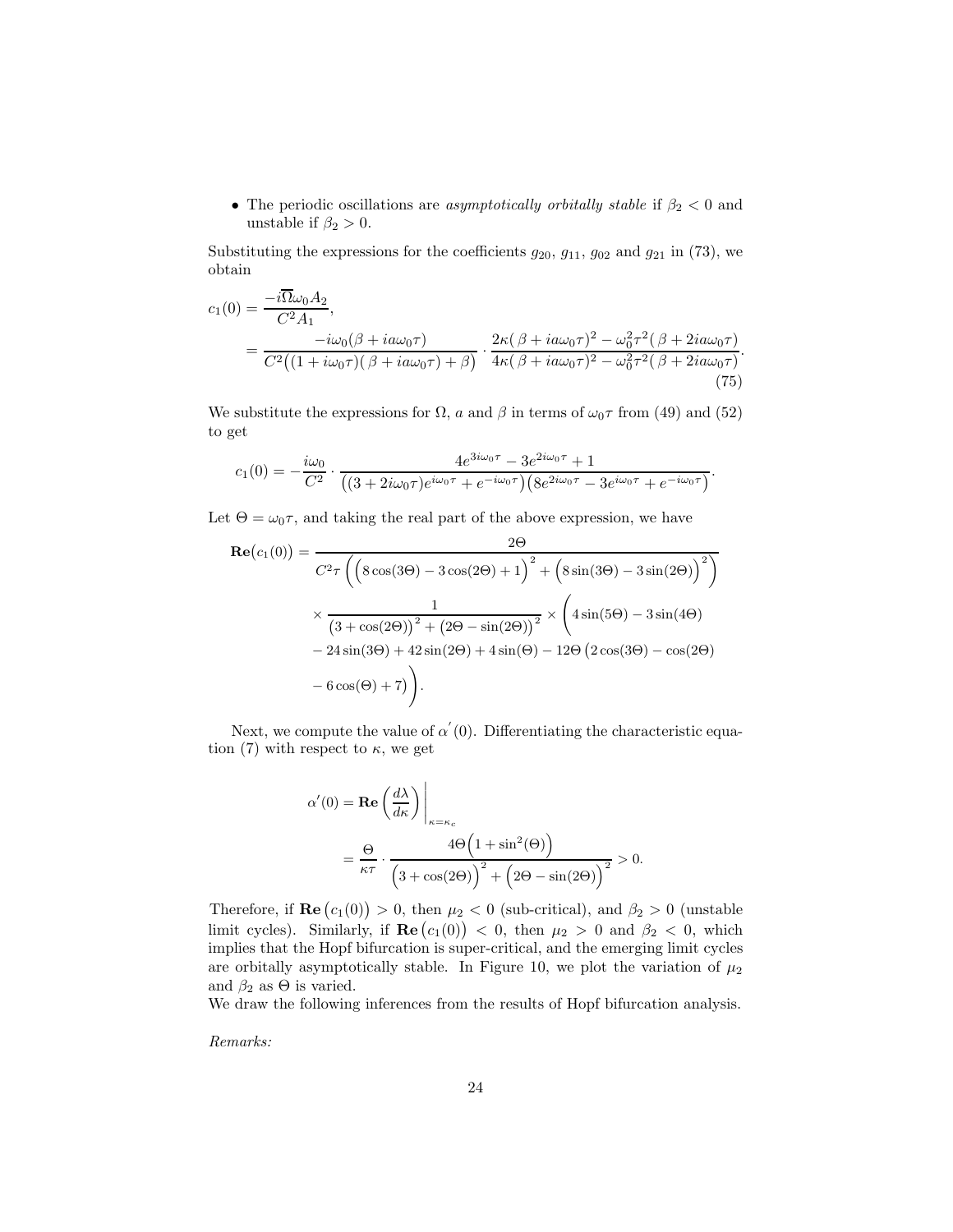• The nature of Hopf bifurcation and the stability of limit cycles explicitly depend on Θ, where

$$
\Theta = \kappa \sqrt{\frac{a^2 + \sqrt{a^4 + 4\beta^2}}{2}}
$$

.

- Link capacity (C) and round-trip time  $(\tau)$  do not affect the sign of **Re**  $(c_1(0))$ . Hence, the type of Hopf bifurcation is independent of these system parameters.
- From Figure 10, we can note that for small values of  $\Theta$ , we have  $\mu_2 < 0$ and  $\beta_2 > 0$ , and hence the bifurcation is sub-critical and the limit cycles are unstable. Also, note that the criticality of the bifurcation changes from sub-critical to super-critical at  $\Theta_h = 1.1297$ . Therefore, for  $\Theta > \Theta_h$ , the bifurcating limit cycles are asymptotically orbitally stable.



Figure 10: Variation in  $\mu_2$  and  $\beta_2$  as  $\Theta = \kappa \sqrt{\left(a^2 + \sqrt{a^4 + 4\beta^2}\right)/2}$  is varied. Observe that  $\mu_2$  and  $\beta_2$  changes the sign at  $\Theta = \Theta_h = 1.1297$ . Thus, the system undergoes a subcritical Hopf bifurcation ( $\mu_2 < 0$ ) and the emerging limit cycles are unstable ( $\beta_2 > 0$ ) for  $\Theta < \Theta_h$ . Whereas, for  $\Theta > \Theta_h$ , the Hopf bifurcation is super-critical and the limit cycles are asymptotically, orbitally stable.

To validate the analysis, we now perform some numerical computations for the RCP model with queue feedback. The network parameters C and  $\tau$  are set to 1. We consider the following two cases.

*(i)*  $a = 0.75$  *(sub-critical)*: Let us consider  $\beta = 0.518$  that satisfies the Hopf condition at  $\kappa = 1$ . For these parameter values, we obtain  $\mu_2 = -0.1263$ and  $\mathcal{B}_2 = 0.1775$ . Therefore, as per the above analytical characterization, the bifurcation is sub-critical Hopf and leads to unstable limit cycles. We use DDE-Biftool [7, 8] to plot the bifurcation diagram, see Figure 11(a). As expected from the analysis, Figure  $11(a)$  shows that the system undergoes a sub-critical Hopf bifurcation. To illustrate the occurrence of a sub-critical Hopf, we present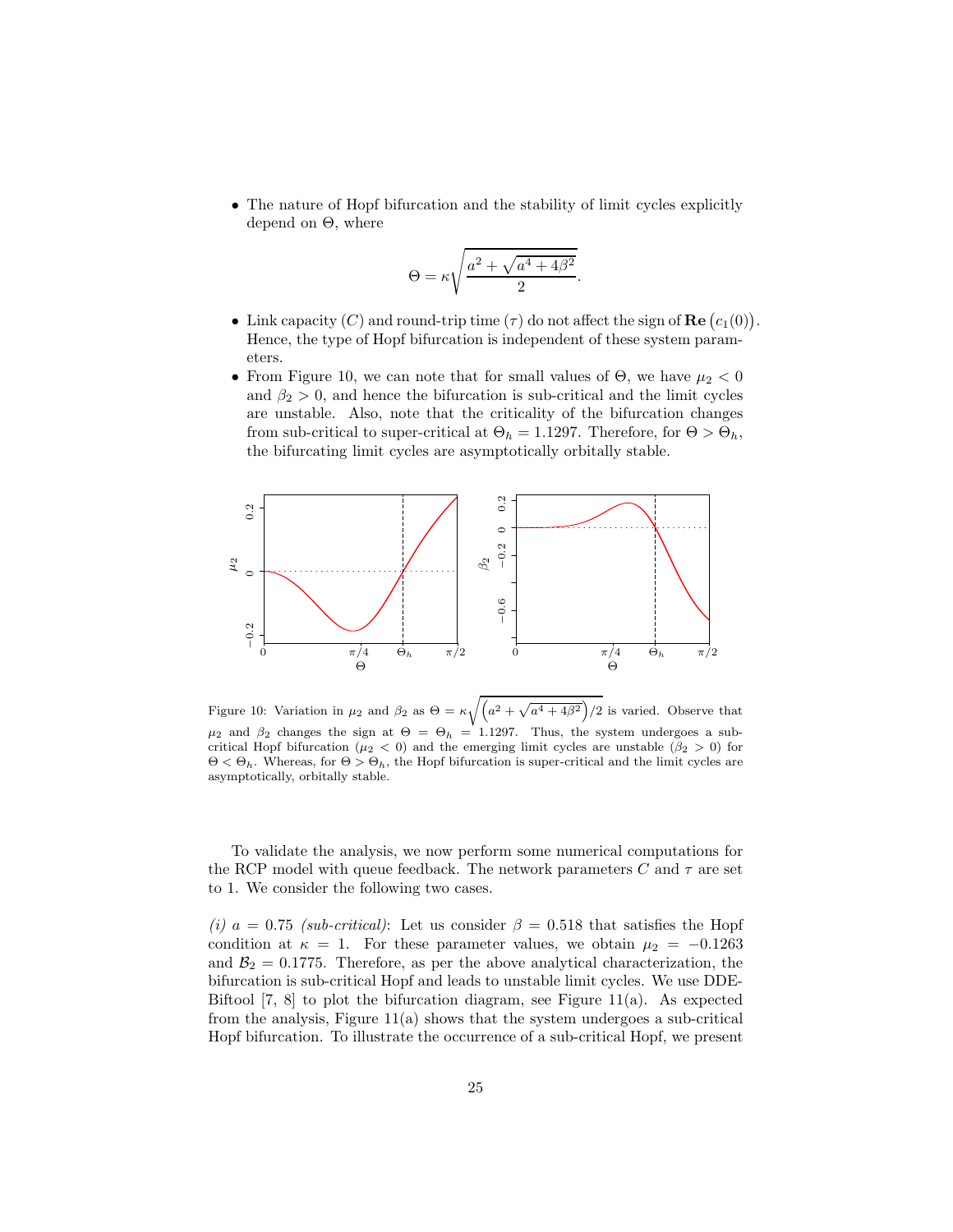some numerical simulations (using XPPAUT) in Figure 12. Considering the initial condition  $R_0 = 1.03$  and  $\kappa = 0.95$ , the system converges to the stable equilibrium  $R^* = 1$  (see Figure 12(a)). Whereas, after the bifurcation, i.e., for  $\kappa > \kappa_c$ , the previously stable fixed point at 1 becomes unstable and also the solution would eventually jump to infinity as shown in Figure 12(b).



Figure 11: Bifurcation diagram for RCP model with queue size feedback. The solid line denotes an attractor and the dashed line a repeller. Observe that in case (a), the system undergoes a local *sub-critical* Hopf, while in case (b), the system undergoes a local *super*critical Hopf bifurcation. The parameters a and  $\beta$  are chosen so that the system is at the Hopf condition for  $\kappa = 1$ . The other parameter values are  $C = 1$  and  $\tau = 1$ .



Figure 12: Numerical simulations highlighting that the system undergoes a sub-critical Hopf for the parameter values  $a = 0.75$ ,  $\beta = 0.518$ ,  $C = 1$  and  $\tau = 1$ .

*(ii)*  $a = 1.25$  *(super-critical)*: In this case, for the system to be at the Hopf condition with  $\kappa = 1$ , we take  $\beta = 0.454$ . Using these values, we calculate  $\mu_2 = 0.1054$  and  $\mathcal{B}_2 = -0.3068$ . implying that the local Hopf bifurcation is super-critical and the emerging limit cycles are asymptotically orbitally stable.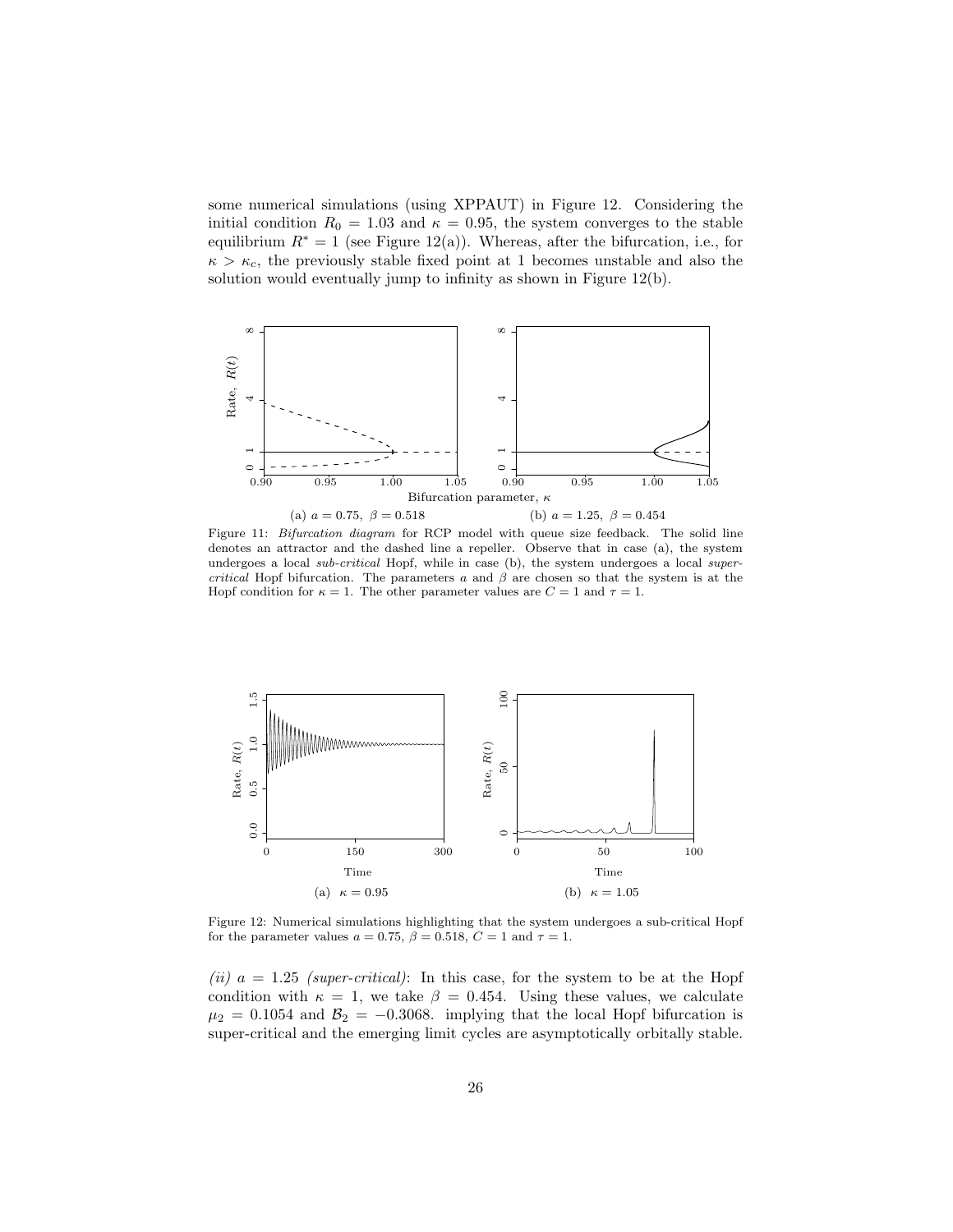The bifurcation diagram in Figure 11(b) shows the emergence of stable limit cycles, which corroborates the analysis. The numerical simulation shown in Figure 13(a) illustrates that the system is locally stable for  $\kappa < 1$ . But, after the occurrence of bifurcation, the system converges to a stable limit cycle (Figure  $13(b)$ ).



Figure 13: Numerical simulations illustrating the occurrence of a super-critical Hopf for  $a =$ 1.25,  $\beta = 0.454$ ,  $C = 1$  and  $\tau = 1$ .

Now, we present some packet-level simulations to illustrate that the RCP with queue feedback can undergo either super-critical or sub-critical Hopf depending on the parameter values. For this simulation, we consider  $C = 1$  packet per unit time, number of flows = 100 and  $\tau = 200$  time units. Simulation traces in Figure 14 (a) and Figure 14 (b) show the queue size and rate for the parameter values  $a = 0.8$ ,  $\beta = 0.55$  and  $a = 1.3$ ,  $\beta = 0.4$ , respectively. For  $a = 0.8$ and  $\beta = 0.55$ , we get  $\Theta = 0.9 < \Theta_h$ , and hence the type of Hopf is expected to be sub-critical. Indeed, this is confirmed in the simulation traces in Figure 14 (a) which shows the emergence of large amplitude limit cycles. However, it does not lead to blow-up due to some constraints of simulators. For the parameter values  $a = 1.3$  and  $\beta = 0.4$ , the system exhibits a super-critical Hopf which results in small amplitude stable limit cycles (see Figure 14 (b)). This is as expected, since the values  $a = 1.3$  and  $\beta = 0.4$  yield  $\Theta = 1.35 > \Theta_h$ .

## *5.2. Without queue feedback*

In [34], it has been shown that the equation (17) undergoes a local Hopf bifurcation at  $\kappa = \kappa_c$ , where  $\kappa_c a = \pi/2$ . If the Hopf condition is just violated, the system would lose local stability via a super-critical Hopf bifurcation and the amplitude of the bifurcating limit cycles will be proportional to

$$
R^* \sqrt{\frac{20\pi(\kappa - \kappa_c)}{3\pi - 2}}.\t(76)
$$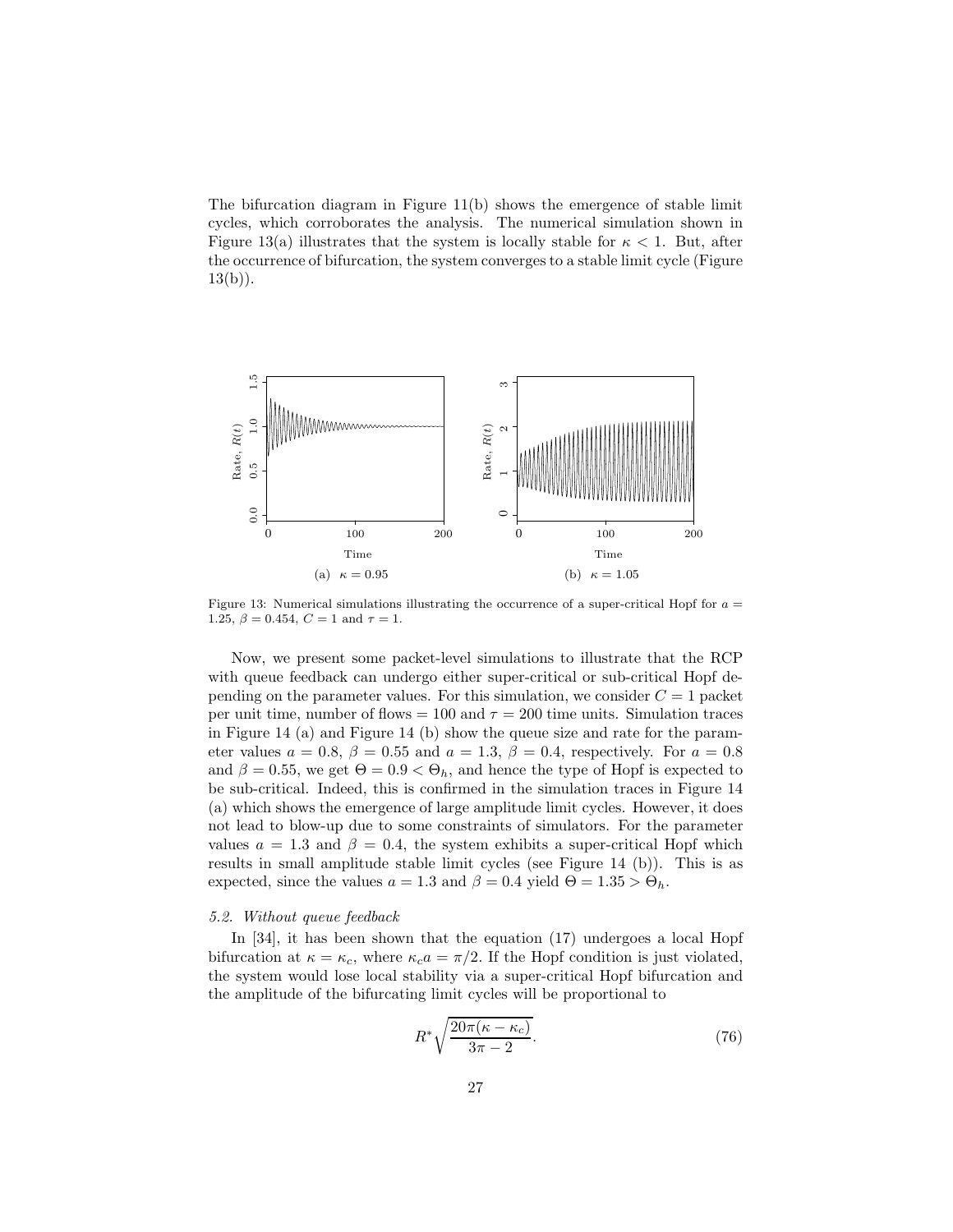

Figure 14: Simulation traces highlighting that the system which includes queue feedback exhibit sub-critical Hopf and super-critical Hopf for the parameter choices  $a = 0.8, \ \beta = 0.55 \ \text{and} \ a = 1.3, \ \beta = 0.4$ , respectively. We consider the number of flows as 100, and each with round-trip time of 200 time units.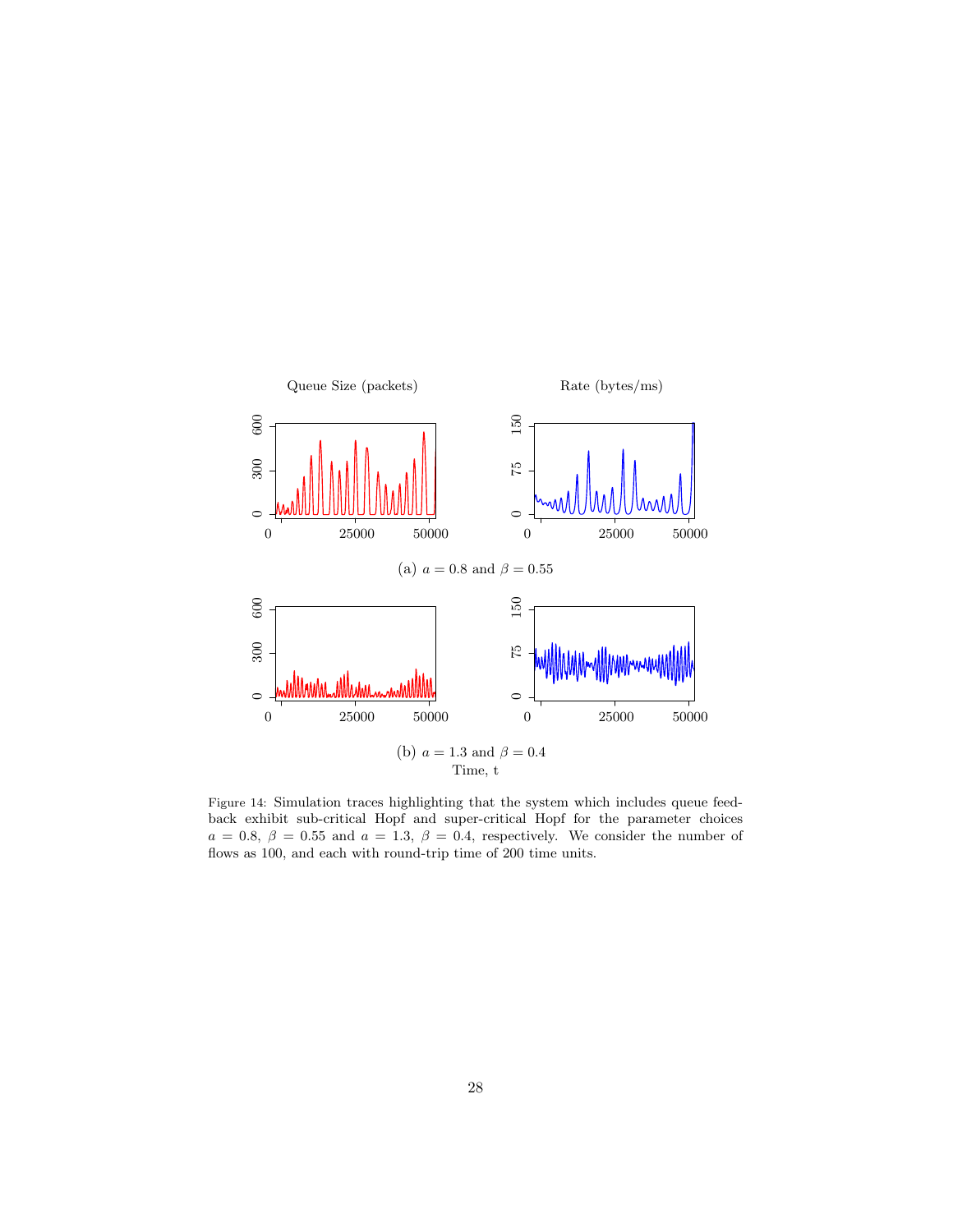Here  $R^*$  denotes the equilibrium of (17). It is also highlighted in [34] that equation (17) cannot undergo a sub-critical Hopf bifurcation.

*Discussion*: It is rather striking to find the possibility of a sub-critical Hopf bifurcation in RCP. A sub-critical Hopf would lead either to the emergence of unstable limit cycles, or to the emergence of limit cycles with a very large amplitude. Either of these outcomes is detrimental to system performance and is undesirable in engineering applications. Therefore, in the design of congestion control algorithms in which there is a possibility of violation of the conditions for local stability, an important design objective is not only to make sure that the system is stable, but also to ensure any loss of system stability produces stable limit cycles with small amplitude. Thus, the results of Hopf bifurcation analysis favors the design choice which uses only rate mismatch feedback.

#### 6. Condition for non-oscillatory convergence

Non-oscillatory convergence is a desirable characteristic in the design of dynamical systems. In this section, we derive a necessary and sufficient condition to ensure non-oscillatory convergence of RCP which uses only rate mismatch feedback.

For the system to be non-oscillatory, the eigenvalues should be negative real numbers. Recall that the characteristic equation of the RCP without queue size feedback is

$$
\lambda + \left(\frac{a}{\tau}\right)e^{-\lambda \tau} = 0. \tag{77}
$$

Substituting  $\lambda = -\sigma + j\omega$  in (77) gives

$$
\sigma = -\frac{a}{\tau} e^{\sigma \tau} \cos(\omega \tau),\tag{78}
$$

$$
\omega = -\frac{a}{\tau} e^{\sigma \tau} \sin(\omega \tau). \tag{79}
$$

Solving the equations (78) and (79) yields

$$
\sigma \tau = \frac{\omega \tau}{\tan(\omega \tau)}.
$$
\n(80)

The right hand side of (80) is a decreasing function of  $\omega$ , and has a maximum value of 1 at  $\omega = 0$ . For the uniqueness of the solution, we require  $\sigma \tau \geq 1$ . Now, (79) can be rewritten as

$$
ae^{\sigma\tau}\frac{\sin(\omega\tau)}{\omega\tau} = 1.
$$
 (81)

Taking the limit  $\omega \rightarrow 0$  gives

$$
\lim_{\omega \to 0} a e^{\sigma \tau} \frac{\sin(\omega \tau)}{\omega \tau} = a e^{\sigma \tau},
$$
\n(82)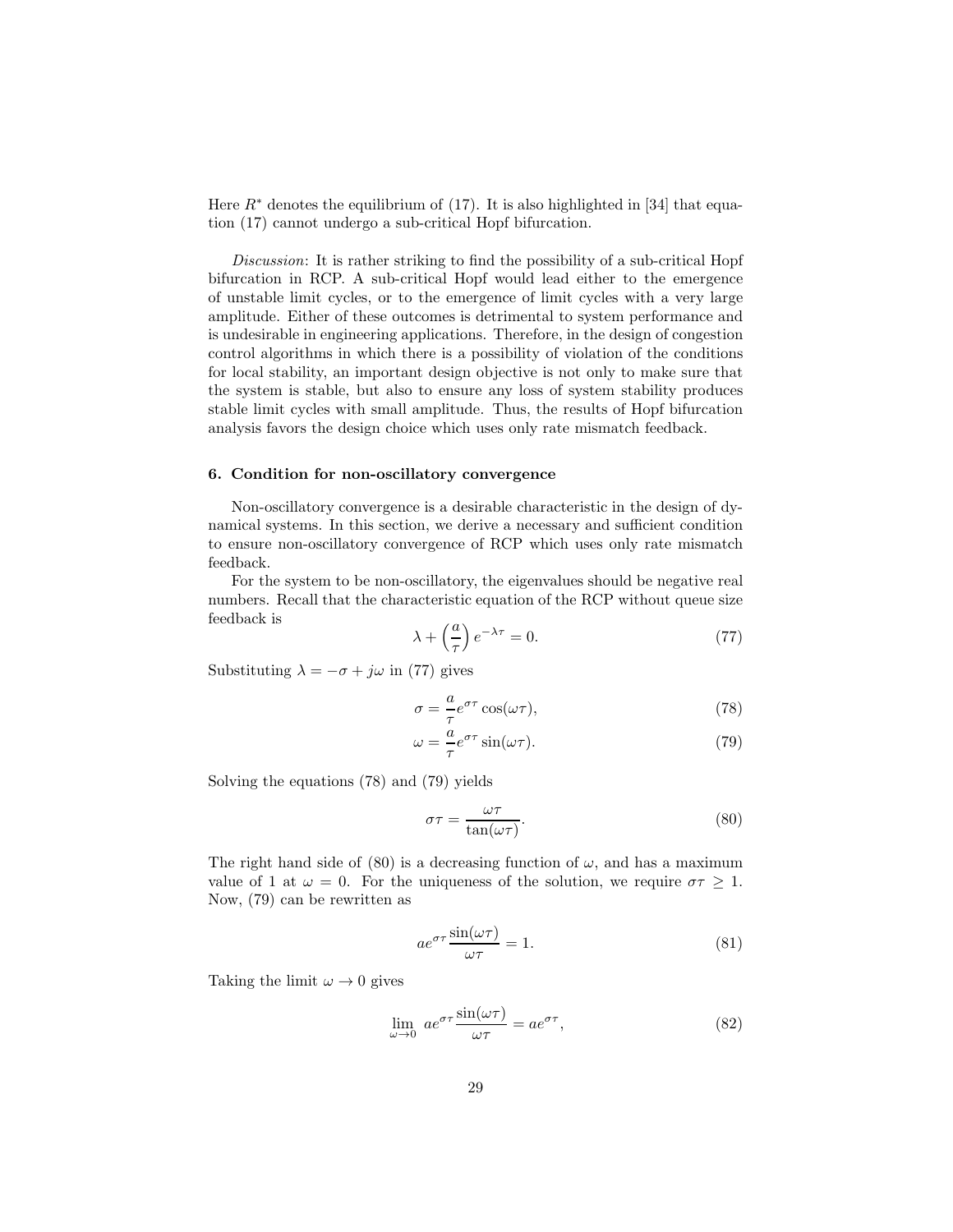

Figure 15: Numerical simulations showing the behavior of the system for various values of the protocol parameter a. The parameter values used are  $C = 10$  and  $\tau = 1$ .

and hence  $ae^{\sigma\tau} = 1$ . Since  $\sigma\tau \geq 1$ , then  $a \leq (1/e)$ . Thus, the necessary and sufficient condition for non-oscillatory convergence of RCP without queue size feedback is

$$
a \le \frac{1}{e}.\tag{83}
$$

After analyzing the condition for non-oscillatory convergence, and the rate of convergence, it can be deduced that the rate of convergence is maximum at the boundary of non-oscillatory regime, i.e.,  $a = 1/e$ . Thus, the analytical results reveals that the optimal value of the protocol parameter  $a$  is  $1/e$ . The system becomes oscillatory when  $a > 1/e$ , and hence the rate of convergence decreases. At  $a = \pi/2$ , the convergence rate is zero and the reason behind is that the system transits into unstable regime via a Hopf bifurcation at  $a = \pi/2$ .

To validate the theoretical results of non-oscillatory convergence, numerical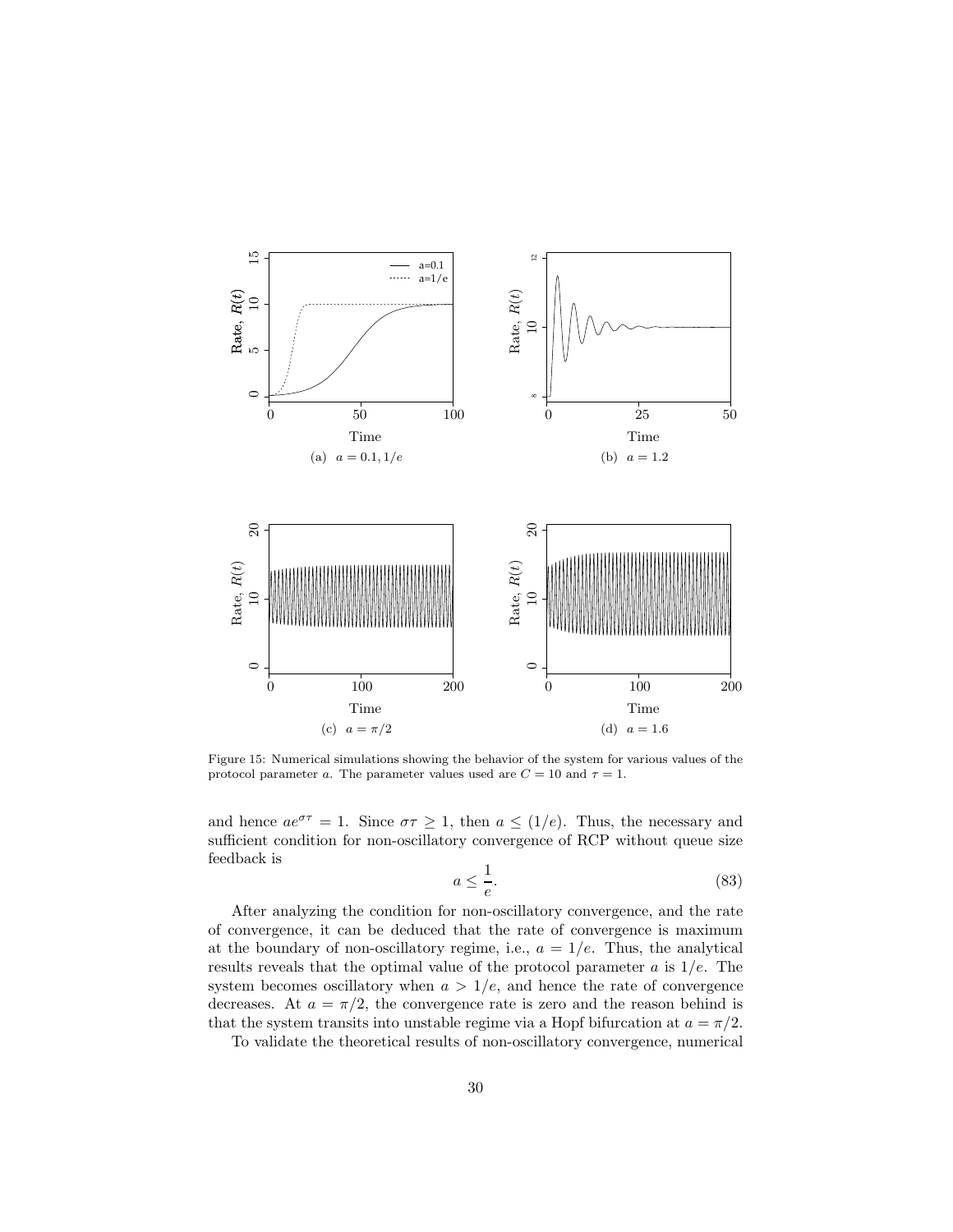Table 1: Effect of the value of protocol parameter on the system behavior. At  $a = 1/e$ , the system reaches equilibrium quickly without any oscillations.

| Parameter range      | System behavior            |
|----------------------|----------------------------|
| $a \in (0,1/e]$      | stable and non-oscillatory |
| $a \in (1/e, \pi/2)$ | stable and oscillatory     |
| $a \geq \pi/2$       | unstable                   |

simulations obtained using XPPAUT are shown in Figure 15. As can be observed in Figure 15 (a), for  $a = 0.1$  ( $\lt 1/e$ ), the system shows over-damped behavior, i.e., reaches equilibrium without oscillating. At  $a = 1/e$ , the system reaches equilibrium as quickly as possible without any oscillations. For  $a \in (1/e, \pi/2)$ , the system behaves in an under-damped manner, i.e., existence of convergent oscillations (see Figure 15 (b)). As shown in Figure 15 (c) and Figure 15 (d), the system loses stability at  $a = \pi/2$ , and the amplitude of the undamped oscillations increases as a increases beyond  $\pi/2$ .

The dependence of system behavior on the protocol parameter value is summarized in (1).

## 7. Conclusions

The design of explicit congestion control protocols is an important research topic among the networking research community. The Rate Control Protocol (RCP) is a well-known explicit feedback algorithm that utilizes router feedback based on rate mismatch and queue size. However, it is currently an open question if the protocol definition should include two forms of feedback; i.e., both rate mismatch and queue feedback. In this paper, we developed a better understanding of this design choice, using tools from control and bifurcation theory. In particular, we considered stability, convergence and the impact of the loss of local stability on system dynamics.

Local stability analysis was conducted both in the presence and absence of queue size feedback and established necessary and sufficient conditions to ensure local stability. This enabled us to determine bounds on the protocol parameters to guarantee the local stability of the system. The rate of convergence analysis highlighted that the queue term should be excluded from the protocol to improve the convergence rate. Also, a necessary and sufficient condition that guarantees non-oscillatory convergence was derived for RCP where the queue size term is absent. This condition enabled us to suggest an optimal value of the protocol parameter.

Further, we also showed that in the presence of queue feedback, the system readily loses its stability via a Hopf bifurcation, as the bifurcation parameter varies. For our analyses, a dimensionless exogenous parameter was used as the bifurcation parameter. The phenomenon of Hopf bifurcation would result in the onset of limit cycles which make it harder to control the queue size. We analyzed the Hopf bifurcation properties by applying Poincaré normal forms and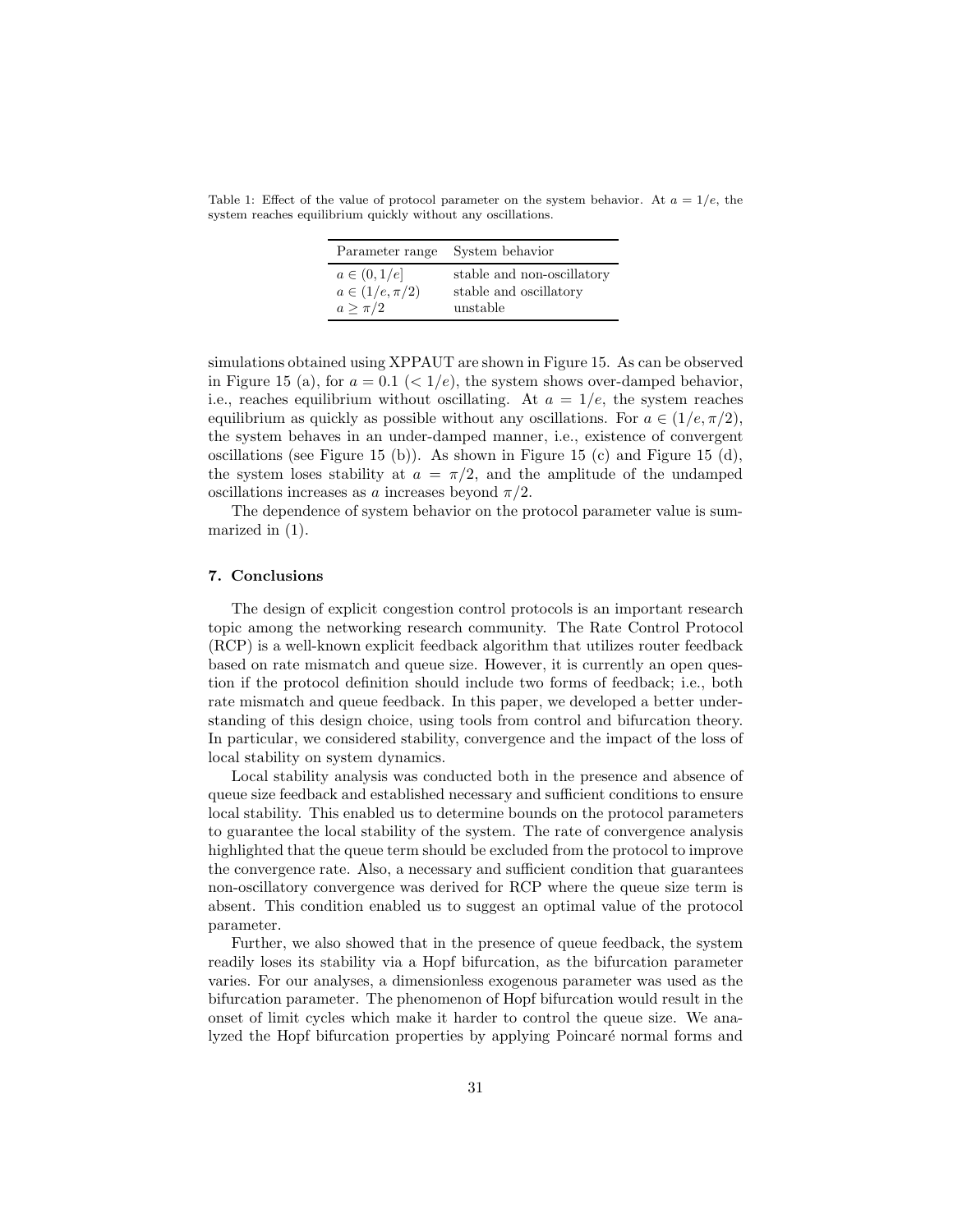the center manifold theorem. We showed that, for some parameter values, the presence of queue feedback in the RCP model leads to a sub-critical Hopf bifurcation and the emergence of unstable limit cycles. But, in the absence of queue feedback, the Hopf bifurcation is super-critical, and the bifurcating periodic solutions are asymptotically orbitally stable. In essence, all our insights revealed that the performance of the RCP could be improved by removing the queue size term from the protocol definition. Thus, based on our current analysis, we suggest it is preferable to go with the design choice that uses only rate mismatch feedback. However, this is a critical design consideration, and additional analysis and experimental results would be needed to arrive at a comprehensive understanding.

A natural extension of this study would be to validate the analytical insights through hardware experiments. In the real network environment, flows arrive and depart dynamically, and also can have heterogeneous round-trip times. Thus, future research should also include an in-depth analysis of the impact of queue feedback on the performance of the system with multiple time delays, and for a variety of flow arrival and departure patterns.

## References

## References

- [1] G. Allon and A. Bassamboo, "The impact of delaying the delay announcements", *Operation Research*, vol. 59, pp. 1198–1210, 2011.
- [2] H. Balakrishnan, N. Dukkipati, N. McKeown and C.J. Tomlin, "Stability analysis of explicit congestion control protocols", *IEEE Communications Letters*, vol. 11, pp. 823–825, 2007.
- [3] L. Baretto, "XCP-Winf and RCP-Winf: Improving Explicit Wireless Congestion Control", *Journal of Computer Networks and Communications*, pp. 1–18, 2015.
- [4] F. Brauer, "Decay rates for solutions of a class of differential-difference equations", *SIAM Journal on Mathematical Analysis*, vol. 10, pp. 783–788, 1979.
- [5] B. Dubey, A. Kumar and A.P. Maiti, "Global stability and Hopf-bifurcation of prey-predator system with two discrete delays including habitat complexity and prey refuge", *Communications in Nonlinear Science and Numerical Simulation,* vol. 67, pp. 528–554, 2019.
- [6] N. Dukkipati, N. McKeown and A.G. Fraser, "RCP-AC: Congestion control to make flows complete quickly in any environment", in *Proceedings of IEEE International Conference on Computer Communications*, 2006.
- [7] K. Engelborghs, T. Luzyanina and D. Roose, "Numerical bifurcation analysis of delay differential equations using DDE-Biftool", *ACM Transactions on Mathematical Software*, vol. 28, pp. 1–21, 2002.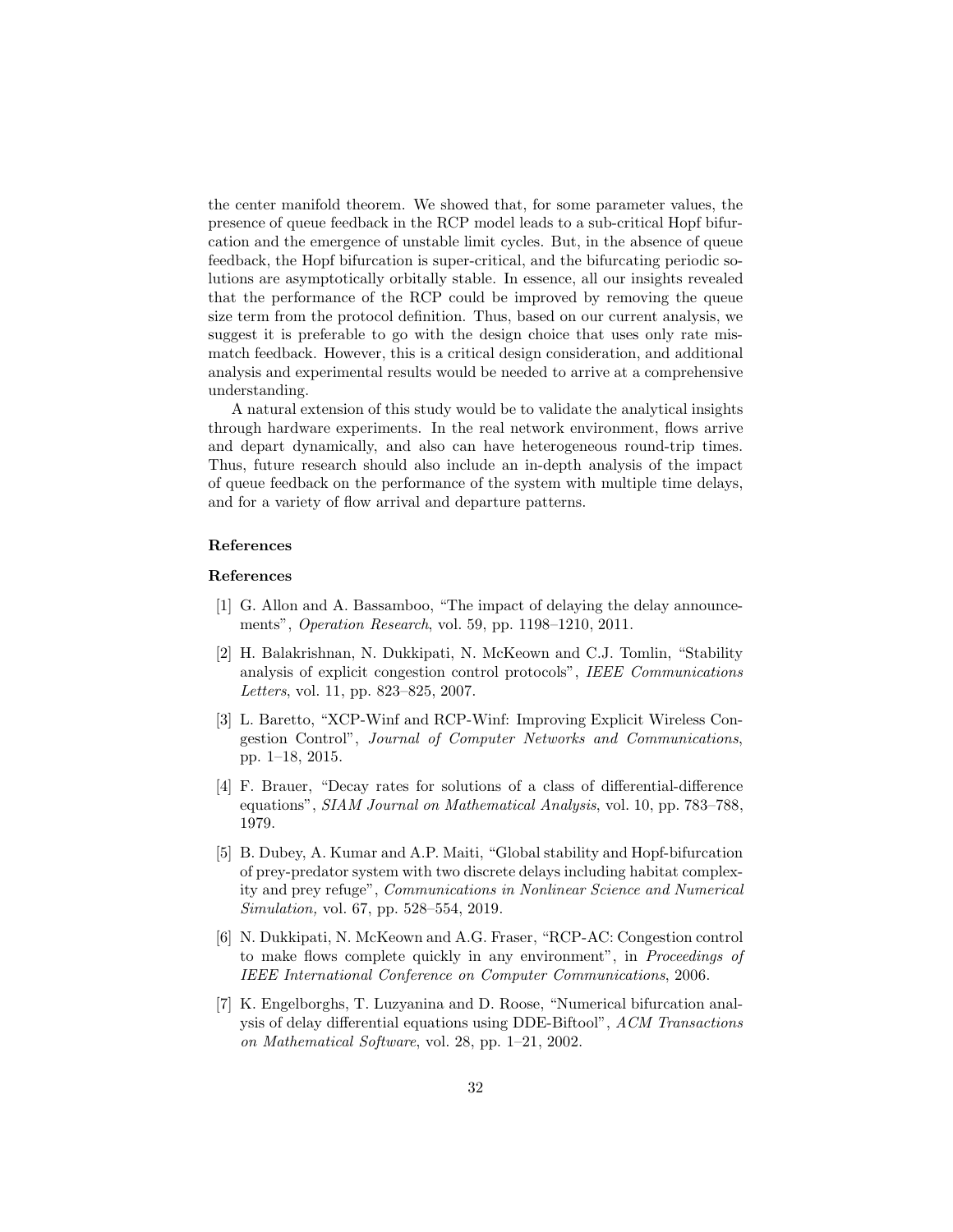- [8] K. Engelborghs, T. Luzyanina and G. Samaey, "DDE-Biftool v. 2.00: a Matlab package for bifurcation analysis of delay differential equations", *Technical Report TW-330*, Department of Computer Science, K.U. Leuven, Leuven, Belgium, 2001.
- [9] B. Ermentrout, *Simulating, Analyzing, and Animating Dynamical Systems: A Guide to XPPAUT for Researchers and Students*. SIAM Publications, 2002.
- [10] F.S. Gentile, J.L. Moiola and E.E. Paolini, "Nonlinear dynamics of Internet congestion control: a frequency-domain approach", *Communications in Nonlinear Science and Numerical Simulation*, vol. 19, no. 4, pp. 1113–1127, 2014.
- [11] B.D. Hassard, N.D. Kazarinoff and Y.H. Wan, *Theory and Applications of Hopf Bifurcation*. Cambridge University Press, 1981.
- [12] N.D. Hayes, "Roots of the transcendental equation associated with a certain differential-difference equation", *Journal of the London Mathematical Society,* vol. 25, pp. 226-232, 1950.
- [13] L. He and H. Zhou, "Robust Lyapunov-Krasovskii based design for explicit control protocol against heterogeneous delays", *Telecommunication Systems*, vol. 63, no. 3, pp. 377–392, 2017.
- [14] C. Huang, J. Cao, M. Xiao, A. Alsaedi and T. Hayat, "Effects of time delays on stability and Hopf bifurcation in a fractional ring-structured network with arbitrary neurons", *Communications in Nonlinear Science and Numerical Simulation*, vol. 57, pp. 1–13, 2018
- [15] D. Katabi, M. Handley and C. Rohrs, "Congestion control for high bandwidth-delay product networks", *ACM SIGCOMM Computer Communication Review,* vol. 32, no. 4, pp. 89–102, 2002.
- [16] F. Kelly and G. Raina, *Explicit Congestion Control: charging, fairness and admission management, Next-Generation Internet: Architectures and Protocols*, pp. 257-274, Cambridge University Press, 2011.
- [17] F. Kelly, G. Raina and T. Voice, "Stability and fairness of explicit congestion control with small buffers", *ACM SIGCOMM Computer Communication Review,* vol. 38, no. 3, pp. 51–62, 2008.
- [18] L. Khoshnevisan, X. Liu and F.R. Salmasi, "Stability and Hopf bifurcation analysis of a TCP/RAQM network with ISMC procedure", *Chaos, Solitons & Fractals*, vol. 118, pp. 255–273, 2019.
- [19] A. Lakshmikantha, R. Srikant, N. Dukkipati, N. McKeown and C. Beck, "Buffer sizing results for RCP congestion control under connection arrivals and departures", *ACM Computer Communication Review*, vol. 39, pp. 5– 15, 2008.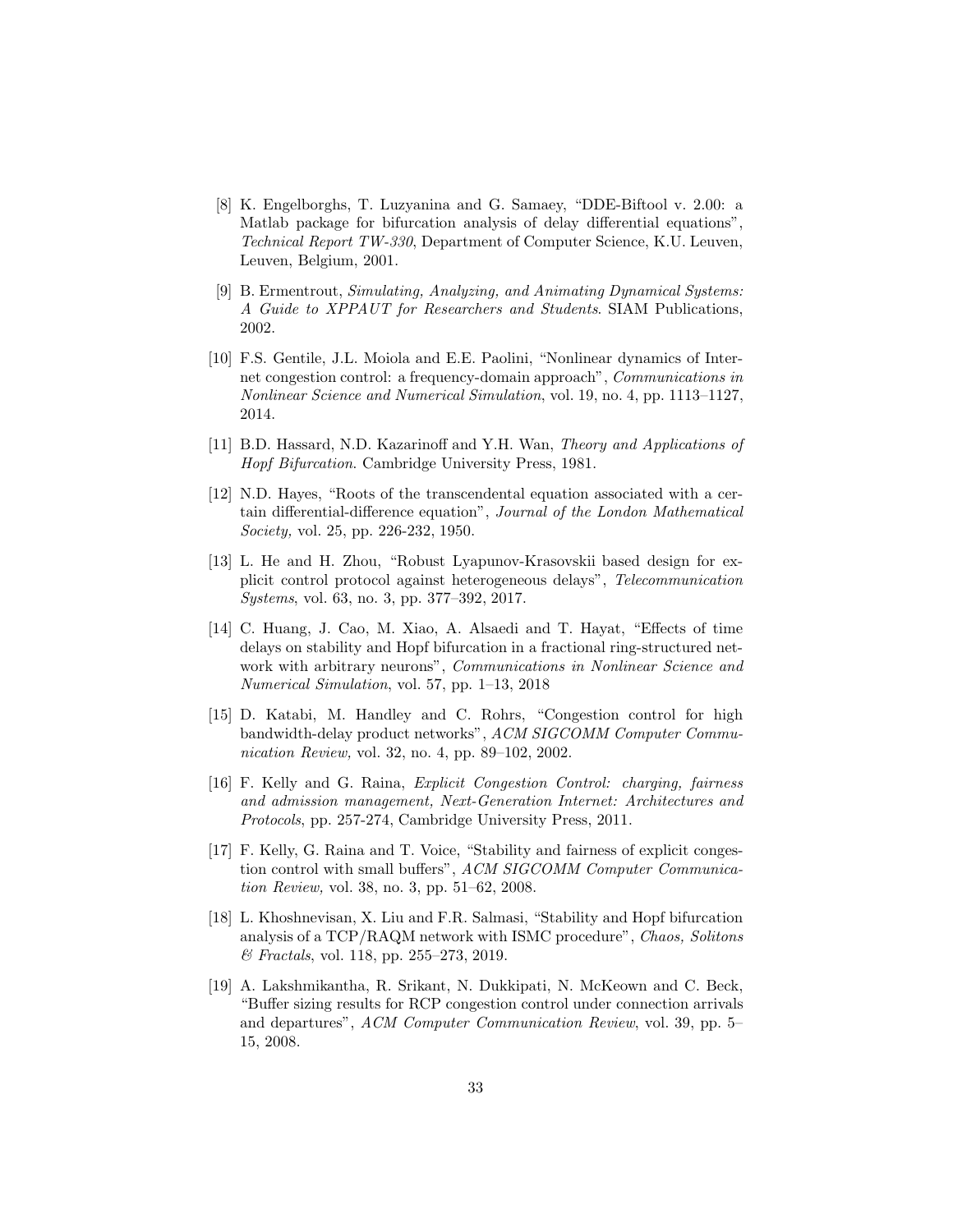- [20] K. Lei, C. Hou, L. Li and K. Xu, "A RCP-based congestion control protocol in Named Data Networking", in *Proceedings of International Conference on Cyber-Enabled Distributed Computing and Knowledge Discovery*, 2015
- [21] F. Liu, O.H. Wang and Z.H. Guan, "Hopf bifurcation control in the XCP for the Internet congestion control system", *Nonlinear Analysis: Real World Applications,* vol. 13, no. 3, pp. 1466–1479, 2008.
- [22] F. Liu, Z.H. Guan and O.H. Wang, "Stability and Hopf bifurcation analysis in a TCP fluid model", *Nonlinear Analysis: Real World Applications*, vol. 12, no. 1, pp. 353-363, 2011.
- [23] M. Mahdian, S. Arianfar, J. Gibson and D. Oran, "MIRCC: Multipathaware ICN rate-based congestion control", in *Proceedings of ACM Conference on Information-Centric Networking*, 2016.
- [24] S. Novitzky, J. Pender, R.H. Rand and E. Wesson, "Non-linear dynamics in queueing theory: Determining size of oscillations in queues with delayed information", *SIAM Journal on Applied Dynamical Systems*, vol. 18, pp. 279–311, 2019.
- [25] J. Pender, R.H. Rand and E. Wesson, "An analysis of queues with delayed information and time-varying arrival rates", *Nonlinear Dynamics,* vol. 91, pp. 2411–2427, 2018.
- [26] L. Pei and L. Yang, "Prediction of period-1 oscillations of the statedependent delayed compound TCP model with PIE queue management policy via HDHBM", *Communications in Nonlinear Science and Numerical Simulation*, vol. 67, pp. 26–36, 2019.
- [27] L. Pei and Y. Wu,"Hopf bifurcation of the wireless network congestion model with state-dependent round trip delay", *International Journal of Bifurcation and Chaos*, vol. 28, no. 9, 2018.
- [28] Y. Ren, J. Li, S. Shi, L. Li and G. Wang, "An explicit congestion control algorithm for named data networking", in *Proceedings of IEEE International Conference on Computer Communications*, 2016.
- [29] V. Sharma, "Queues with service rate controlled by a delayed feedback", *Queueing Systems*, vol. 39, pp. 303–315, 2001.
- [30] N.K. Sharma, A. Kaufmann, T.E. Anderson, A. Krishnamurthy, J. Nelson and S.Peter, "Evaluating the power of flexible packet processing for network resource allocation", in *Proceedings of USENIX Symposium on Networked Systems Design and Implementation*, 2017.
- [31] R. Srikant, *The Mathematics of Internet Congestion Control*, Springer Science and Business Media, 2012.